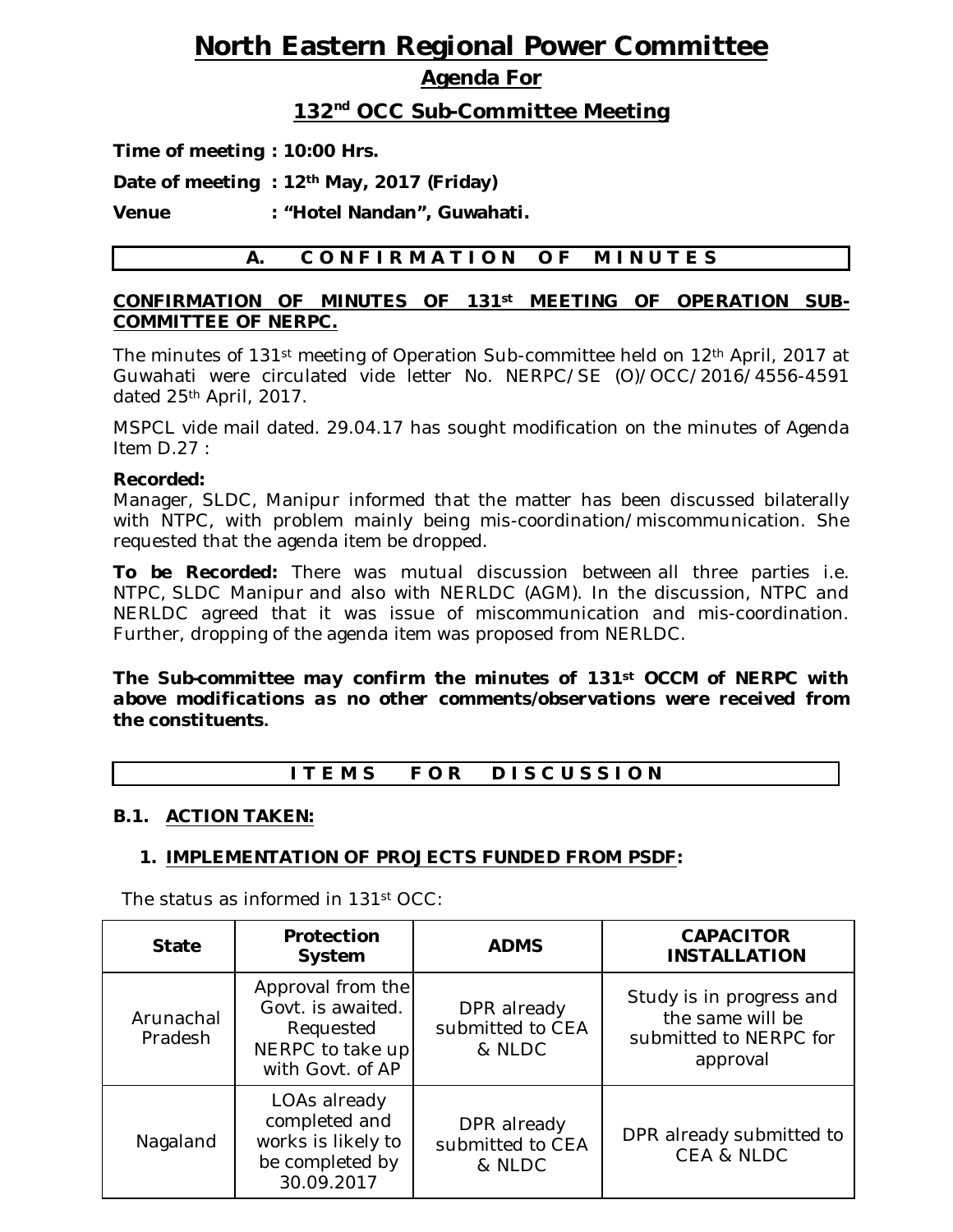Agenda for 132<sup>nd</sup> OCC Meeting to be held on 12<sup>th</sup> May, 2017

| Mizoram   | By Mar'17 all<br>LOAs would be<br>issued.                                                    | DPR already<br>submitted to CEA<br>& NLDC                                                                      | DPR already submitted to<br><b>CEA &amp; NLDC</b> |
|-----------|----------------------------------------------------------------------------------------------|----------------------------------------------------------------------------------------------------------------|---------------------------------------------------|
| Manipur   | By June'17 all<br>LOAs would be<br>issued.                                                   | DPR will be<br>submitted soon to<br><b>CEA &amp; NLDC</b>                                                      | DPR preparation stage                             |
| Tripura   | By June'17 all<br>LOAs would be<br>issued.                                                   | DPR will be<br>submitted soon to<br><b>CEA &amp; NLDC</b>                                                      |                                                   |
| Assam     | By June'17 all<br>LOAs would be<br>issued.                                                   | DPR will be<br>submitted soon to<br><b>CEA &amp; NLDC</b>                                                      |                                                   |
| Meghalaya | MePTCL - All<br>LOAs will be<br>completed by<br>April, 2017.<br>$MePGCI - by$<br>April, 2017 | DPR to be<br>prepared. SE,<br>SLDC requested<br>the survey firm to<br>discuss with them<br>for further action. | DPR to be prepared.                               |

The status of implementation of the above schemes (physical as well as financial progress) may please be reviewed and the entities are requested to expedite implementation of the schemes. The entities may also be advised to furnish status as per format by first week of every month on regular basis to Member Convener, PSDF Project Monitoring Group (AGM, NLDC, POSOCO) with a copy to NPC & NERPC.

*States may please intimate the latest status.*

### **2. Long Outage of Important Grid Elements:**

| Name of the<br>Element                     | Name of<br>Utility | Status as informed in 131st OCC                                                                                                                                                                                                                                                                                         | Latest<br>status |
|--------------------------------------------|--------------------|-------------------------------------------------------------------------------------------------------------------------------------------------------------------------------------------------------------------------------------------------------------------------------------------------------------------------|------------------|
| 63MVAR Reactor at<br>Byrnihat              | <b>MePTCL</b>      | SE, MePTCL informed that internal<br>approval for DPR has been obtained.<br>Director, NPC informed that since it<br>is an old reactor, PSDF funding for<br>replacement may be easily obtained.<br>He requested MePTCL to send the<br>proposal for replacement with<br>upgradation to 80MVAR immediately<br>to NLDC/NPC. |                  |
| 400KV 80MVAR<br>Bus Reactor at<br>Palatana | <b>OTPC</b>        | 04 Nos bushing to be replaced. Work<br>would be completed by OTPC itself.<br>Tentative completion 31.10.2017.                                                                                                                                                                                                           |                  |

### **B.2. OPERATIONAL PERFORMANCE AND GRID DISCIPLINE DURING APRIL, 2017**

As per the data made available by NERLDC, the grid performance parameters for April, 2017 are given below: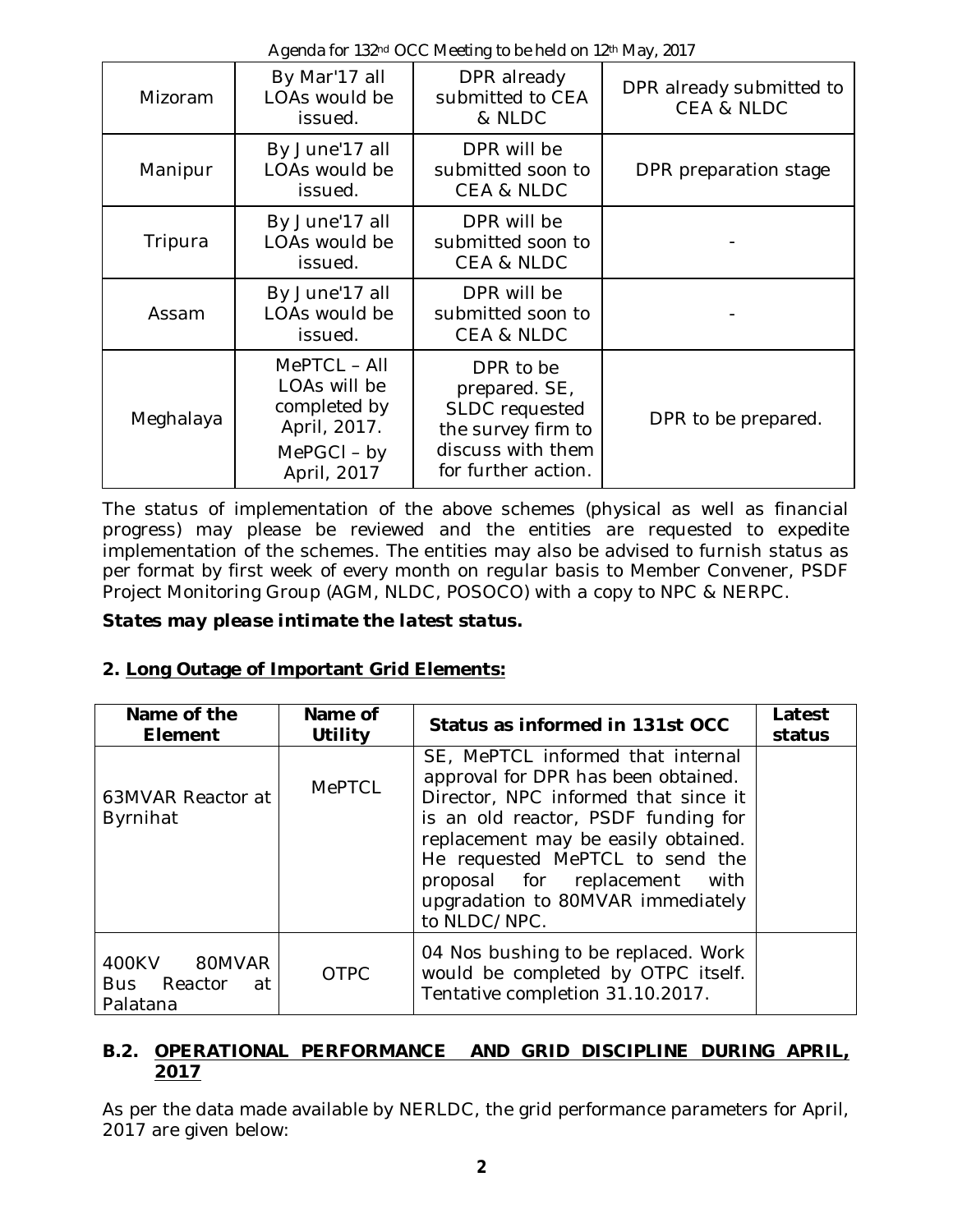### **NER PERFORMANCE DURING APRIL, 2017**

|                       | Energy Met (MU) |               | w.r.t.                                                |          | Energy Reqr. (MU) | w.r.t.                                        | $%$ inc $(+)$<br>$/\text{dec}$ $(-)$          |
|-----------------------|-----------------|---------------|-------------------------------------------------------|----------|-------------------|-----------------------------------------------|-----------------------------------------------|
| <b>States</b>         | <b>Apr-17</b>   | <b>Mar-17</b> | Mar, 17<br>$%$ inc<br>$^{(+)}$<br>$/\text{dec}$ $(-)$ | Apr-17   | <b>Mar-17</b>     | Mar, 17<br>$%$ inc $(+)$<br>/dec<br>$(\cdot)$ | οf<br>energy<br>regr vs<br>met. In<br>Apr, 17 |
| Ar.<br><b>Pradesh</b> | 58.636          | 61.79         | $-5.10$                                               | 59.486   | 62.66             | $-5.07$                                       | $-1.43$                                       |
| Assam                 | 619.101         | 654.02        | $-5.34$                                               | 659.554  | 681.44            | $-3.21$                                       | $-6.13$                                       |
| Manipur               | 67.792          | 65.84         | 2.96                                                  | 69.185   | 66.85             | 3.49                                          | $-2.01$                                       |
| Meghalaya             | 120.821         | 207.24        | $-41.70$                                              | 120.821  | 207.24            | $-41.70$                                      | 0.00                                          |
| <b>Mizoram</b>        | 41.775          | 44.46         | $-6.04$                                               | 42.510   | 45.37             | $-6.30$                                       | $-1.73$                                       |
| Nagaland              | 53.431          | 56.33         | $-5.15$                                               | 54.334   | 57.29             | $-5.16$                                       | $-1.66$                                       |
| Tripura               | 96.587          | 87.91         | 9.87                                                  | 101.994  | 90.12             | 13.18                                         | $-5.30$                                       |
| Region                | 1058.143        | 1177.60       | $-10.14$                                              | 1107.884 | 1210.97           | $-8.51$                                       | $-4.49$                                       |

|                | Demand Met (MW) |               | w.r.t.<br>Demand in (MW)<br>Mar, 17      |               | w.r.t.<br>Mar, 17 | $%$ inc $(+)$<br>$/$ dec $($ - $)$ of |                                 |
|----------------|-----------------|---------------|------------------------------------------|---------------|-------------------|---------------------------------------|---------------------------------|
| <b>States</b>  | <b>Apr-17</b>   | <b>Mar-17</b> | $%$ inc<br>$^{(+)}$<br>$/$ dec $($ - $)$ | <b>Apr-17</b> | <b>Mar-17</b>     | $%$ inc $(+)$<br>/dec<br>$(\cdot)$    | Demand<br>vs met. In<br>Apr, 17 |
| Ar.<br>Pradesh | 129             | 138           | $-6.52$                                  | 133           | 139               | $-4.32$                               | $-3.01$                         |
| Assam          | 1399            | 1391          | 0.58                                     | 1414          | 1392              | 1.58                                  | $-1.06$                         |
| Manipur        | 154             | 158           | $-2.53$                                  | 155           | 160               | $-3.13$                               | $-0.65$                         |
| Meghalaya      | 292             | 298           | $-2.01$                                  | 293           | 298               | $-1.68$                               | $-0.34$                         |
| Mizoram        | 85              | 94            | $-9.57$                                  | 86            | 96                | $-10.42$                              | $-1.16$                         |
| Nagaland       | 120             | 122           | $-1.64$                                  | 121           | 123               | $-1.63$                               | $-0.83$                         |
| Tripura        | 252             | 228           | 10.53                                    | 252           | 228               | 10.53                                 | 0.00                            |
| Region         | 2209            | 2200          | 0.41                                     | 2258          | 2236              | 0.98                                  | $-2.17$                         |

#### **REGIONAL GENERATION & INTER-REGIONAL EXCHANGE IN MU**

**AVERAGE FREQUENCY (Hz)**

| $Month---$                                        | Apr-17   | <b>Mar-17</b> | Month---->                  | Apr-17    | <b>Mar-17</b> |
|---------------------------------------------------|----------|---------------|-----------------------------|-----------|---------------|
| <b>Total Generation in NER</b><br>(Gross)         | 1048.652 | 1215.95       |                             | % of Time | % of Tim      |
| <b>Total Central Sector</b><br>Generation (Gross) | 754.168  | 943.25        | Below 49.9 Hz               | 9.02      | 8.95          |
| <b>Total State Sector</b><br>Generation (Gross)   | 294.484  | 272.70        | Between 49.9 to<br>50.05 Hz | 74.20     | 73.55         |
| <b>Inter-Regional Energy</b><br>Exchange          |          |               | Above 50.05 Hz              | 16.78     | 17.50         |
| $(a)$ NER-ER                                      | 124.49   | 159.36        | Average                     | 49.99     | 49.99         |
| $(b)$ ER-NER                                      | 120.44   | 35.73         |                             |           |               |
| $(c)$ NER-NR                                      | 114.88   | 0.00          | Maximum                     | 50.26     | 50.34         |
| (d)NR-NER                                         | 195.72   | 174.78        |                             |           |               |
| © Net Import                                      | 76.79    | 51.15         | Minimum                     | 49.66     | 49.66         |

| $M$ onth---->                         | Apr-17   | Mar-17  | $M$ onth---->               | Apr-17    | Mar-17 $\prime$ |
|---------------------------------------|----------|---------|-----------------------------|-----------|-----------------|
| Generation in NER<br>(Gross)          | 1048.652 | 1215.95 |                             | % of Time | % of Time       |
| al Central Sector<br>neration (Gross) | 754.168  | 943.25  | Below 49.9 Hz               | 9.02      | 8.95            |
| tal State Sector<br>eration (Gross)   | 294.484  | 272.70  | Between 49.9 to<br>50.05 Hz | 74.20     | 73.55           |
| <b>Regional Energy</b><br>Exchange    |          |         | Above 50.05 Hz              | 16.78     | 17.50           |
| $(a)$ NER-ER                          | 124.49   | 159.36  | Average                     | 49.99     | 49.99           |
| $(b)$ ER-NER                          | 120.44   | 35.73   |                             |           |                 |
| $(c)$ NER-NR                          | 114.88   | 0.00    | Maximum                     | 50.26     | 50.34           |
| $(d)$ NR-NER                          | 195.72   | 174.78  |                             |           |                 |
| © Net Import                          | 76.79    | 51.15   | Minimum                     | 49.66     | 49.66           |
|                                       |          |         |                             |           |                 |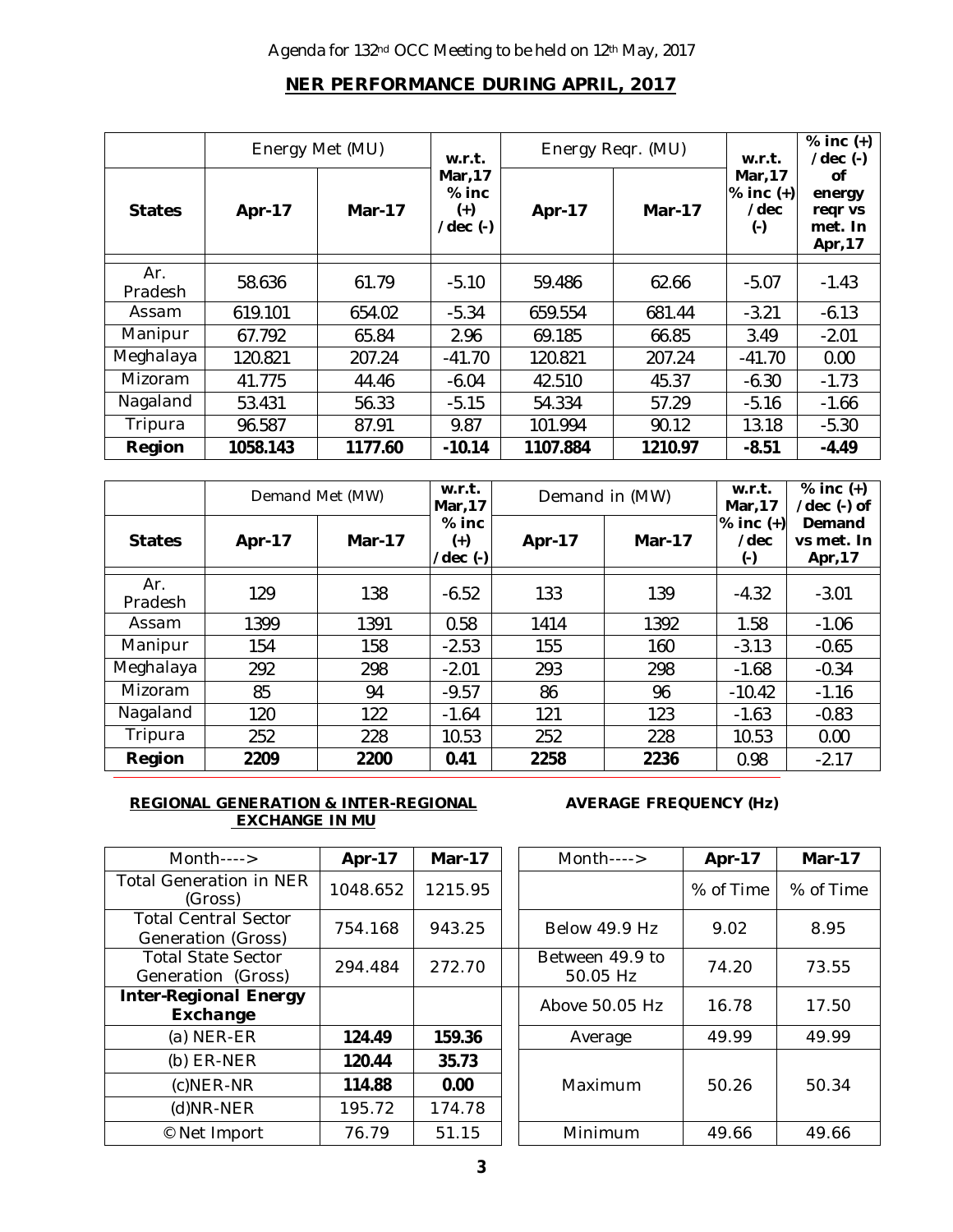### **C. OLD I T E M S**

### **C.1 Status of Generating Units, Transmission Lines in NER:**

During 132nd OCC meeting, the status as informed by different beneficiaries is as follows:

| <b>SN</b>      | Items                                                                                          | Status as given<br>in 132nd<br><b>OCC Meeting</b> | Status as given in 131st<br><b>OCC Meeting</b>                                           |
|----------------|------------------------------------------------------------------------------------------------|---------------------------------------------------|------------------------------------------------------------------------------------------|
|                | a. New Projects                                                                                |                                                   |                                                                                          |
| $\mathbf{1}$   | Trial operation and CoD<br>of Unit -II of Bongaigoan<br>TPS of NTPC                            |                                                   | CoD by 30.04.2017.                                                                       |
| $\overline{2}$ | 400/220kV, 2x315 MVA<br>ICT of NTPC at<br>Bongaigaon                                           |                                                   | 1st 315 MVA ICT - DoCO<br>24.03.2017.<br>2nd 315 MVA ICT -<br>Manufacturing stage        |
| 3              | Kameng HEP of NEEPCO<br>two units $(2 \times 150 \text{ MW})$<br>Next two units (2x150)<br>MW) |                                                   | Delay in dam construction.<br>First unit by early 2018.                                  |
| $\overline{4}$ | Pare HEP of NEEPCO<br>$(2 \times 55$ MW)                                                       |                                                   | Delay in dam construction.<br>First unit by early 2018.                                  |
| 5              | 400 kV D/C Silchar -<br>Melriat line of PGCIL                                                  |                                                   | June, 2017.                                                                              |
| 6              | 220kV Rangia - Salakati<br>of AEGCL                                                            |                                                   | December 2017 (30 km line<br>idle charge from Salakati end)                              |
| $\overline{7}$ | 132kV Monarchak -<br>Surjamaninagar D/C of<br><b>TSECL</b>                                     |                                                   | September, 2017                                                                          |
| 8              | 132kV Pasighat - Aalong<br>of Ar. Pradesh                                                      |                                                   | Charged on 08.04.17. CoD yet<br>to be done. POWERGRID may<br>charge for testing purpose. |
| 9              | 132kV Doyang-Wokha                                                                             |                                                   | April, 2017                                                                              |
| 10             | 220 kV, 20 MVAR Bus<br>Reactor& bay at AGBPP                                                   |                                                   | Charged on 21.03.2017                                                                    |
| 11             | 132kV Surjamaninagar<br>Bay at OTPC                                                            |                                                   | 34 months from date of NIT                                                               |
| 12             | 400kV D/C Balipara -<br>Kameng of Ar. Pradesh                                                  |                                                   | July 2017.                                                                               |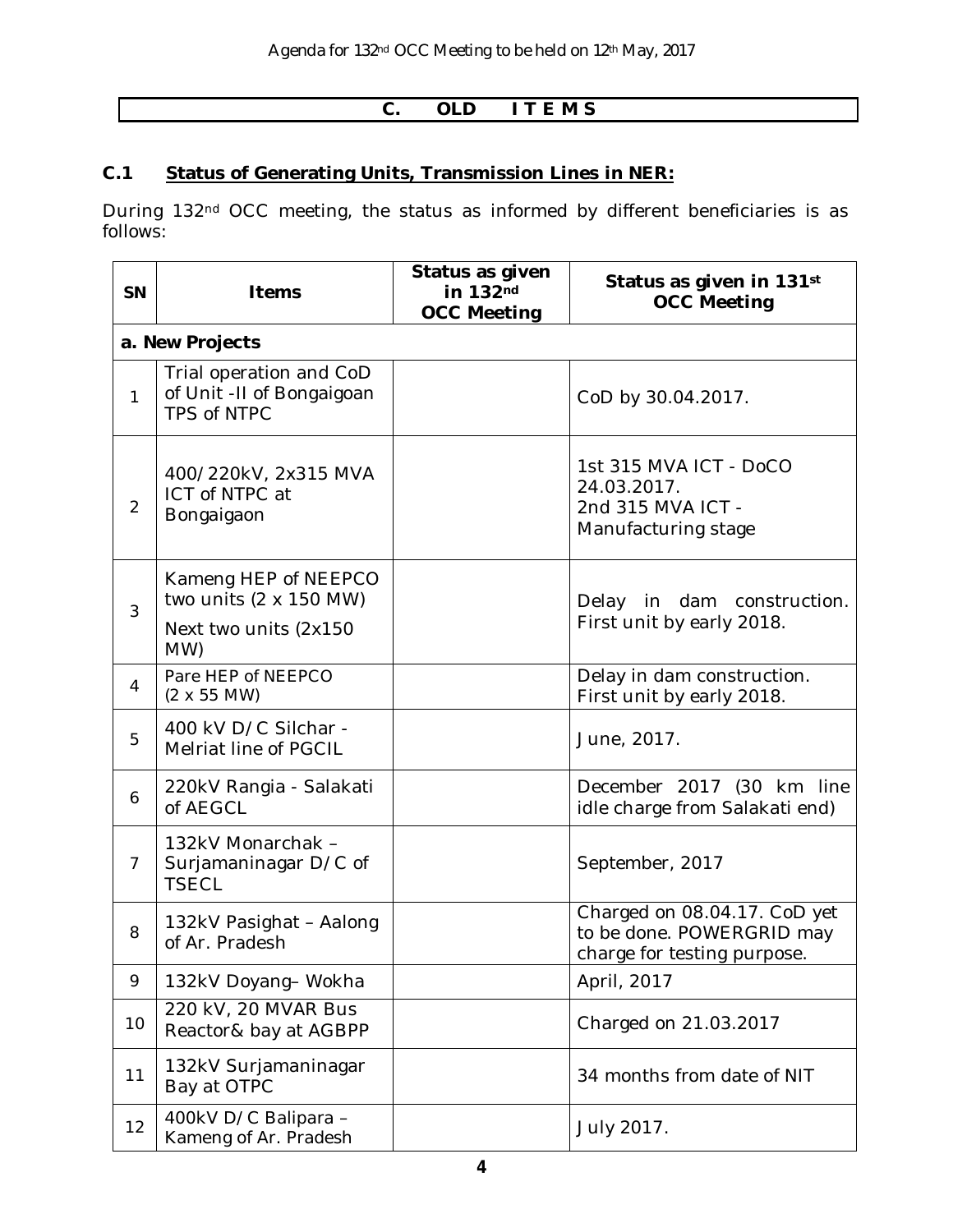| 13 | RHEP 80 MVAR Bus<br>Reactor                                            | T.S. completed except for GIS<br>bay.                                                                                            |
|----|------------------------------------------------------------------------|----------------------------------------------------------------------------------------------------------------------------------|
| 14 | SLDCs (Ar. Pradesh,<br>Manipur, Mizoram,<br>Nagaland)                  | Manipur - Completed,<br>handover by Apr'17, Mizoram-<br>Apr'17, Nagaland-Building<br>ready and handed over, AP-<br>SAT going on. |
| 15 | 400/220 kV 315 MVA<br>ICT-II at Bongaigaon                             | Manufacturing stage                                                                                                              |
| 16 | 220/132 kV, 2x160 MVA<br>ICTs at Balipara                              | ICT -I - May'17<br>ICT-II By 31 <sup>st</sup> August<br>2017(LOA date).                                                          |
| 17 | 220/132 kV, 1x160 MVA<br>ICT with GIS Bay at<br>Kopili                 | By 31 <sup>st</sup> August 2017(LOA date).                                                                                       |
| 18 | 400/132 kV, 1x315 MVA<br>ICT-III at Silchar                            | December, 2017(LOA date).                                                                                                        |
| 19 | Replacement of 2x315<br>MVA ICTs with 2x500<br>MVA ICTs at Misa (PG)   | December, 2017(LOA date).                                                                                                        |
| 20 | 400 kV Silchar - Misa<br>D/C                                           | M/s Sterlite Grid 4 Limited                                                                                                      |
| 21 | <b>MVAR</b><br>1x125<br><b>Bus</b><br>Reactor at 400 kV at<br>Balipara | December, 2017(LOA date).                                                                                                        |
| 22 | 1x125 MVAR Bus<br>Reactor at 400 kV<br>Bongaigoan                      | December, 2017(LOA date).                                                                                                        |
| 23 | Bays at Hailakandi &<br>132V Silchar-Hailakandi                        | June, 2017.                                                                                                                      |
| 24 | Tuirial HEP of NEEPCO                                                  | Unit #I - Oct'2017<br>Unit #II - Dec'2017                                                                                        |
| 25 | New Umtru HEP of<br>MePGCL (2x20MW)                                    | Unit #I- synchronization<br>April'2017                                                                                           |
|    | b. Elements under breakdown/upgradation                                |                                                                                                                                  |
| 26 | 63MVAR Reactor at<br><b>Byrnihat of Me.PTCL</b>                        | As recorded in item <b>B.1.(2)</b>                                                                                               |
| 27 | Up-gradation of 132 kV<br>Lumshnong-Panchgram<br>line                  | DPR submitted for board<br>approval.                                                                                             |
| 28 | Switchable line Reactors<br>at 400kV Balipara &<br>Bongaigoan          | Bongaigaon-May'17                                                                                                                |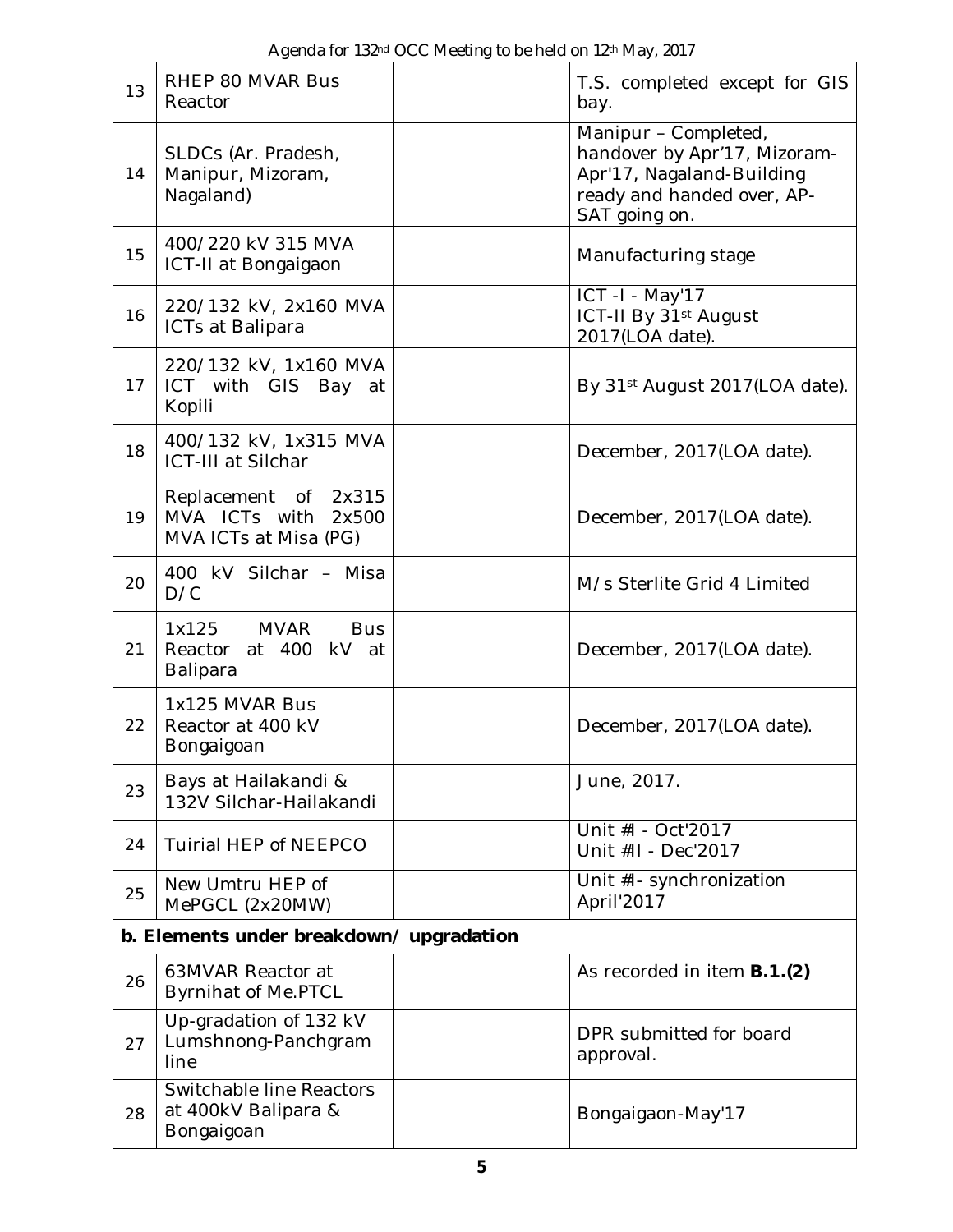| 29 | <b>PLCC Panels at Loktak</b><br>end of Loktak -<br>Ningthoukhong 132 kV<br>feeder and Loktak -<br>Rengpang 132 kV feeder | May'2018                                                                   |
|----|--------------------------------------------------------------------------------------------------------------------------|----------------------------------------------------------------------------|
| 30 | LILO of 132kV<br>Ranganadi - Nirjuli at<br>Pare of NEEPCO by<br><b>PGCIL</b>                                             | Work given to KEC. Completion<br>by May'2018                               |
| 31 | LILO of 132kV<br>Ranganadi - Itanagar<br>(Chimpu) at Pare of Ar.<br>Pradesh                                              | Bay 1 at RHEP for Pare:<br>May'17<br>Bay 2 at RHEP for Itanagar:<br>Mar'18 |
| 32 | 400KV 80MVAR Bus<br>Reactor at OTPC Palatana                                                                             | As recorded in item <b>B.1.(2)</b>                                         |

*Concerned constituents may kindly intimate the status.*

### **C.2 Furnishing of UFR Report and status of Implementation:**

As per recommendation of enquiry Committee, the status of installation of UFR in NER was already circulated earlier. It is gathered that, 18.5 MW quantum is yet to be implemented in Arunachal Pradesh & Manipur.

The 123rd OCC forum decided that monthly report is not being furnished. As per clauses of relevant regulations, and Order of Hon'ble CERC in matter of Petition no. 113/MP/2014, NERLDC and NERPC are mandated to submit status of UFR operation and non-operation to CERC. SLDCs were thus requested to submit UFR operation details (feeder-wise quantum of load relief to be indicated) on monthly basis, and even if no UFR operated in particular month, it should indicated as NIL.

| Arunachal Pradesh | Furnished for March'17 |
|-------------------|------------------------|
| Assam             | Furnished for March'17 |
| Manipur           | Furnished for March'17 |
| Meghalaya         | Furnished for March'17 |
| Mizoram           | Furnished for March'17 |
| Nagaland          | Furnished for March'17 |
| Tripura           | Furnished for Feb'17   |

The latest status as informed by NERLDC in 131st OCC:

In 131st OCC, NERPC informed the forum that a team will be formed before next OCC for inspection at 1st Stage. 1st stage will cover Arunachal Pradesh, Assam and Meghalaya. Team to discuss possibilities for mapping of feeders identified for UFR with SCADA.

### *NERPC/NERLDC may please inform the status.*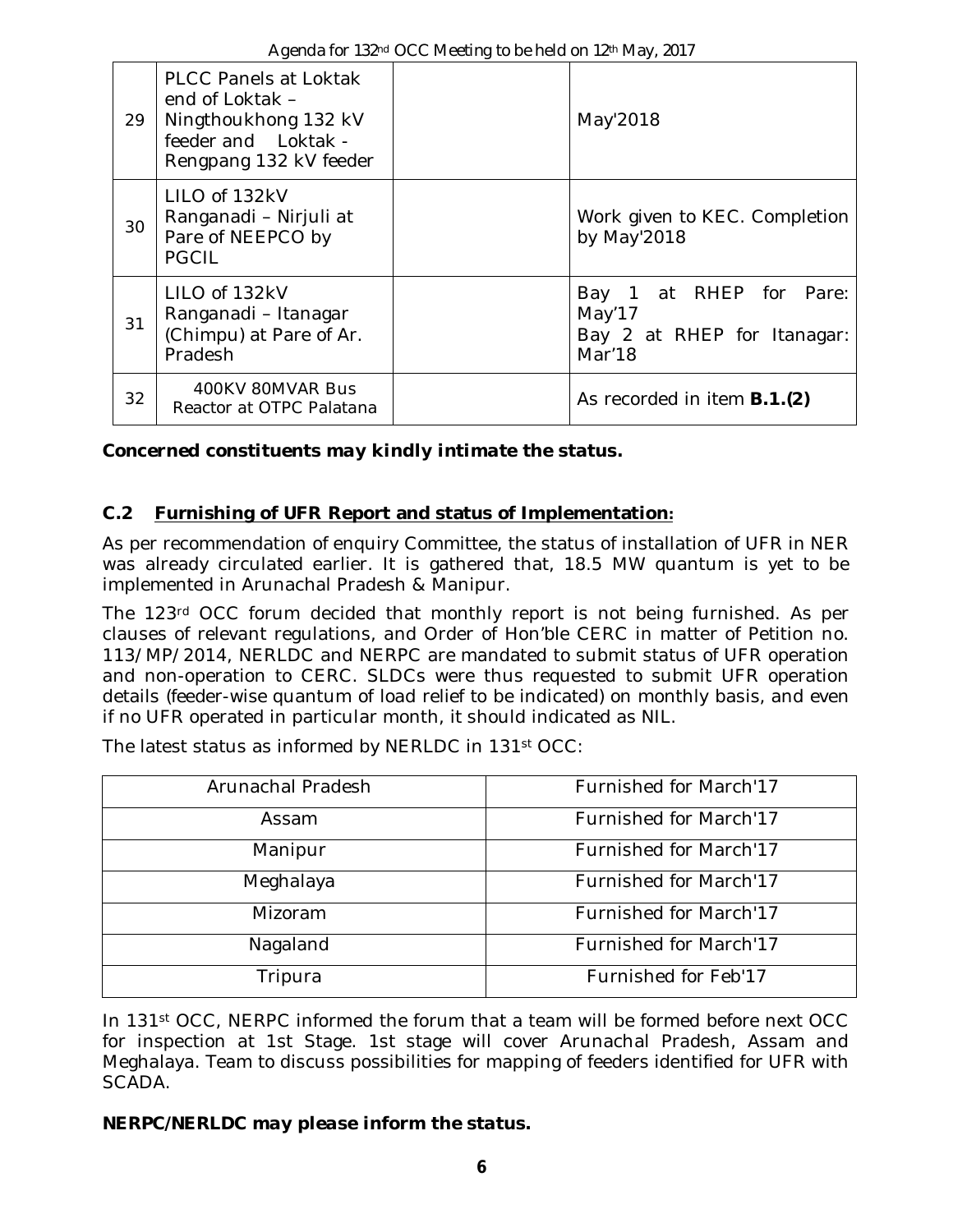### **D. N E W I T E M S**

### **D.1 Generation Planning (ongoing and planned outages)**

NEEPCO & NHPC may kindly intimate the availability for hydro stations:

| <b>Generating Station</b> | Units running | <b>MW</b> | <b>MU</b>         | Reservoir      |  |
|---------------------------|---------------|-----------|-------------------|----------------|--|
| Khandong                  |               |           |                   |                |  |
| Kopili                    |               |           |                   |                |  |
| Kopili-II                 |               |           |                   |                |  |
| Ranganadi                 |               |           | Subject to inflow |                |  |
| Doyang                    |               |           |                   |                |  |
| Loktak                    |               |           |                   |                |  |
| <b>AGBPP</b>              | ۰             |           |                   | $\overline{a}$ |  |
| <b>AGTPP</b>              |               |           |                   |                |  |

### *Hydro planning*

The outage of other generating stations may be approved considering the present water levels in reservoirs.

#### *The Committee may discuss and approve the proposed shutdown by Generating Stations as given in Annexure – D.2 below.*

### **D.2 Outage Planning Transmission elements**

It was agreed in the 99th OCC meeting that shutdown will be availed only after approval is given by the OCC forum. It was also agreed that deferment/revision of outages elements other than already approved in OCC will be henceforth put/displayed in the website of NERPC (**under Operational Activities/OCC Approved shutdown**) as per CERC regulations/ CEA guidelines etc for ensuring smooth & secure grid operation.

**Furnishing request of shut down of the element, which was approved by NERPC, by Indenting Agency (ISTS licensees/STUs/Generating Companies) to NERLDC:**  Planned shutdown approved by NERPC shall be considered for implementation by NERLDC on D-3 basis. If an outage is to be availed on say 10<sup>th</sup> of the month, the shutdown availing agency would reconfirm to NERLDC on 7<sup>th</sup> of the month by 10:00 Hr. This practice is necessary to ensure optimal capacity utilization and the time required for associated system study/coordination by/amongst RLDC/NLDC.

In 124th OCCM, SE(C&O) strongly opined that constituents should inform to NERPC/NERLDC in case shutdown is not avail as approved in the OCC meeting and should mention clearly the reason for not availing the shutdown. The full list of shutdown would be placed in the next OCC by NERLDC so that proper record can be made in future for generating units as well as transmission lines. All constituents endorsed the view of SE(C&O).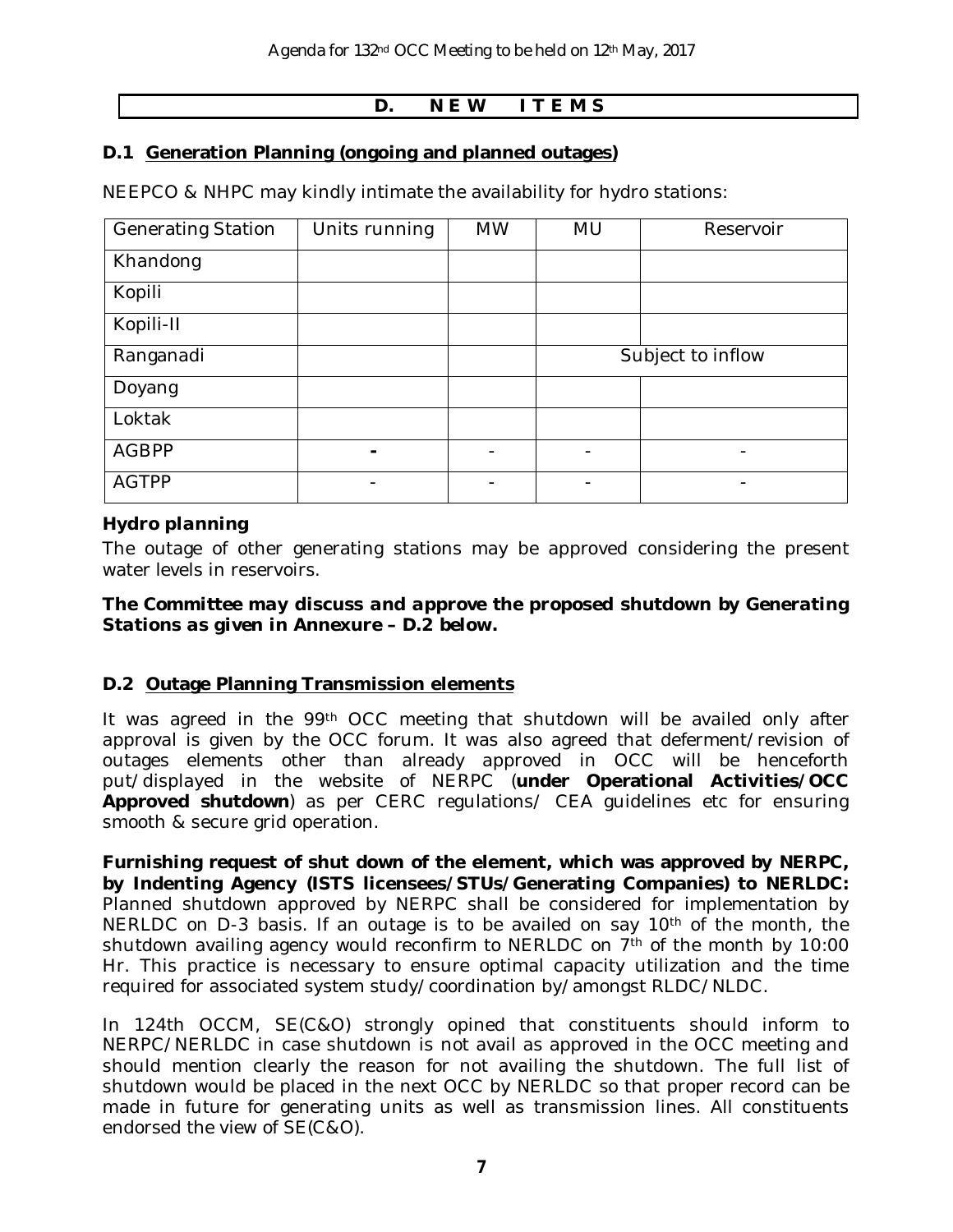Agenda for 132nd OCC Meeting to be held on 12th May, 2017

In 130th OCCM, Member Secretary opined strongly about non commitments of earlier decision by the constituents and stated that all proposed plan shutdowns and agenda for the next OCC meeting should be sent to NERPC Secretariat latest by 5th day of next month. He directed SE(C&O) that the decision should be strictly adhere to and no shutdowns or agenda will be entertained after that stipulated date.

*The sub-Committee may kindly discuss and approve the transmission line outages proposed by Constituents for April, 2017 - May, 2017 at Annexure- D.2., which is available in the website of NERPC.*

### **D.3 Estimated Transmission Availability Certificate (TAC) for the month of January 2017 & February, 2017:**

NETC and POWERGRID have submitted the outage data for the month of January, 2017 & February 2017. So the attributability of outage of the said elements may please be finalized.

### *Members may please discuss.*

### **D.4 Ratification of Technical and Commercial data for computation of PoC Charges and Losses for Q2 of 2017-18 (July 2017 – September 2017):**

In the 3rd Validation Committee meeting for PoC application period Oct'15-Dec'15, held on 30th September 2015, at NLDC conference Hall, CERC had proposed a methodology for ratification of projected data at RPC form.

In line with the decision in the Validation Committee meeting, Demand and Generation projections w.r.t North Eastern Region constituents as given by Implementing Agency[ as per **Annexure D.4** to be distributed during meeting] for ratification in 132nd OCC Meeting of NERPC.

During last validation committee meeting for Q1 of 2017-18 (April-June'17) held on 21st Febuary'17, Hon'ble CERC has pointed out that there is a huge difference between projected and actual demand data.

In 130th OCCM, NERLDC requested all the states to give reason for the huge difference between projected and actual demand data for Q3 of 2016-17 (Oct-Dec'16) as pointed out by Hon'ble CERC.

### *Members are requested to ratify data for Q2 (2017-18).*

### **D.5 Assessment of Total Transfer Capability (TTC), Transmission Reliability Margin (TRM) and Available Transfer Capability (ATC) by SLDC on respective Inter-State Transmission Corridor**

Updated PSS/E Base Cases have been **mailed to all the SLDCs on 03.05.17**. All SLDCs are requested to assess the Total Transfer Capability (TTC), Transmission Reliability Margin (TRM) and Available Transfer Capability (ATC) for the month of May'17 using these cases, and submit the study cases and results to NERLDC by **19.05.17**.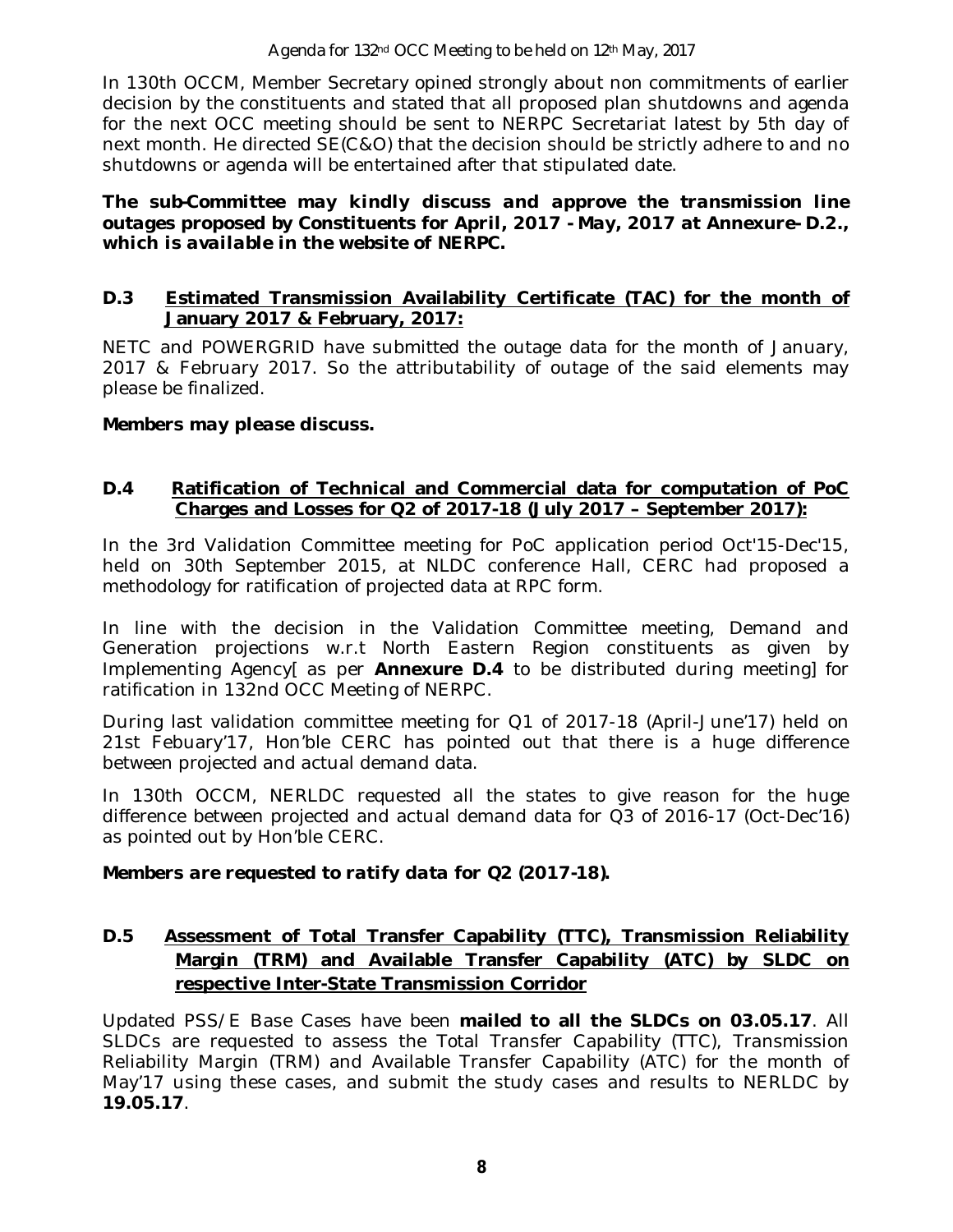#### Agenda for 132<sup>nd</sup> OCC Meeting to be held on 12<sup>th</sup> May, 2017

NERLDC has assessed the state control area wise, state subsystem wise and group of control-area wise TTCs for NER Grid, on behalf of SLDCs of NER. The study results conducted by NERLDC **mailed to all SLDCs on 04.05.17**. SLDCs are requested to check the TTC of their control areas as computed by NERLDC and **give comments, if any, by 19.05.17.** The TTC figures for May'17 are as follows:

| <b>Name of States</b> | Off Peak TTC in<br><b>MW</b> |       | Peak TTC in MW |       |  |  |
|-----------------------|------------------------------|-------|----------------|-------|--|--|
|                       | $N-O$                        | $N-1$ | $N-O$          | $N-1$ |  |  |
| Arunachal Pradesh     | 206                          | 179   | 215            | 188   |  |  |
| Assam                 | 1527                         | 1370  | 1680           | 1452  |  |  |
| Manipur               | 280                          | 261   | 317            | 203   |  |  |
| Meghalaya             | 323                          | 213   | 282            | 184   |  |  |
| Mizoram               | 126                          | 115   | 126            | 115   |  |  |
| Nagaland              | 177                          | 78    | 174            | 70    |  |  |
| Tripura               | 337                          | 140   | 300            | 177   |  |  |

If no comments received from any SLDCs of NER, TTC, ATC & TRM figures of State control area and group of control areas as assessed by NERLDC will be considered as final and may be uploaded on website.

**As per discussions in 122nd OCC meeting of NERPC, all SLDCs of NER may host the assessed TTC / ATC / TRM figures on their website for information dissemination.**

*Members may please discuss.*

### **D.6. Reporting of commissioned transmission elements for TARANG App.**

TARANG (Transmission App for Real Time Monitoring and Growth) Mobile App & Web Portal has been developed by REC Transmission Projects Company Ltd (RECPTL) for progress monitoring of transmission systems on Pan-India basis, which was launched by Hon'ble Minister of State for Power on 17th August 2016. The app can be downloaded on smartphones or be accessed through its website (www.tarang.website).

As part of the responsibility charter, POSOCO has been assigned the responsibility to update the systems under operation in the 'Completed Transmission Systems' section of the app.

In order to provide this information to the Ministry of Power, it is requested to provide the details of commissioning of transmission elements in respective state for each month by the 3rd day of the next month to NERLDC.

In 130th OCCM, NERLDC informed that only MSPCL is mailing the report on commissioned elements. AEGCL requested that the details be perused from Progress Report, which is being mailed regularly. NERLDC informed that the progress report is being submitted by 20th of every month but the information about newly commissioned elements are to be passed on to NLDC by 5th of every month. MePTCL informed that the latest status of commissioned elements would be mailed within one week. Forum requested all SLDCs to submit the information of newly commissioned elements in the previous month by 3rd of every month to NLDC & copy to NERPC & NERLDC.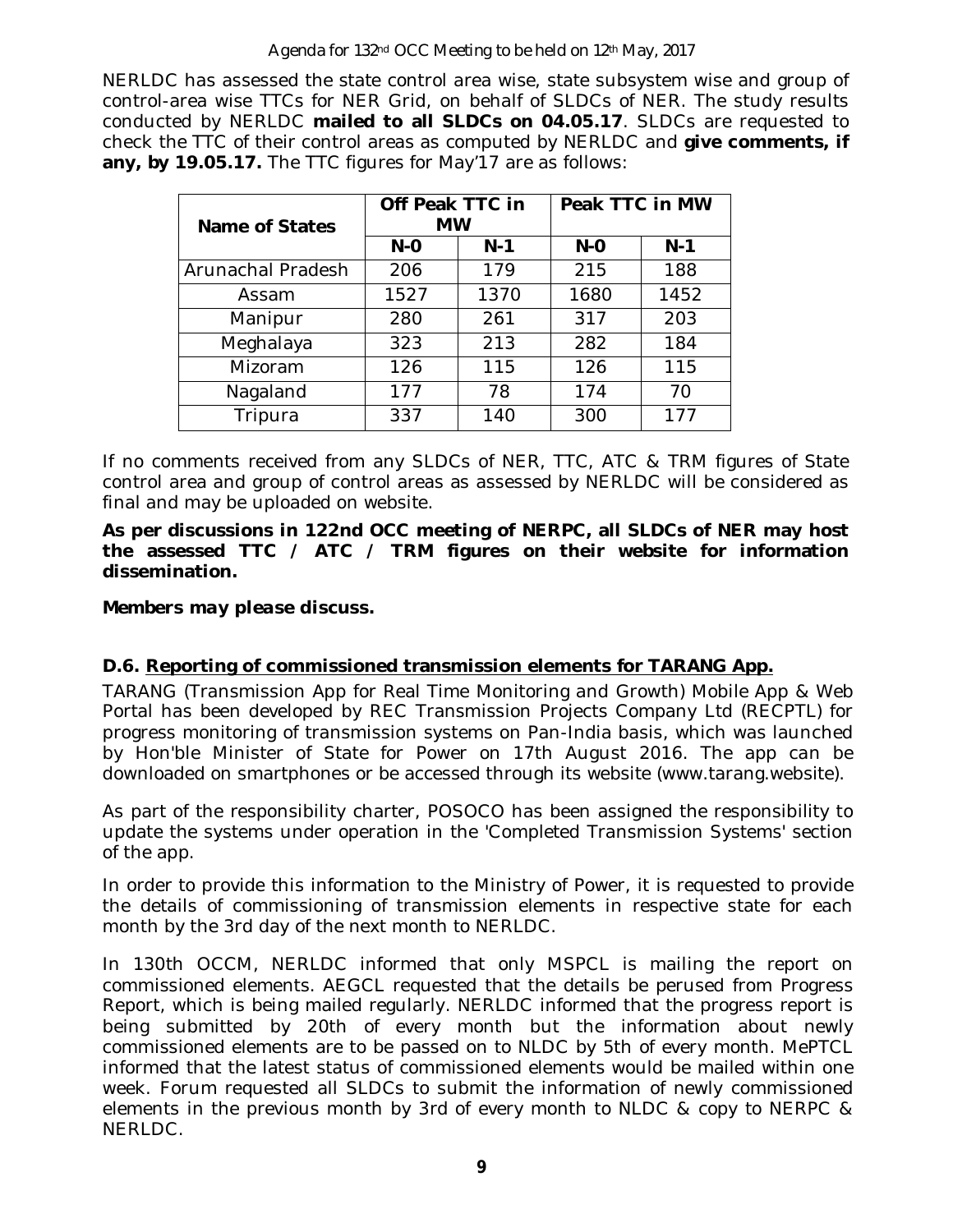In 131st OCCM, NERLDC informed that new substations have been commissioned by AEGCL but details have not been submitted. Forum requested AEGCL to submit the details as early as possible.

### *NERLDC may please inform the status.*

### **D.7. Installation of DAS to monitor FRC for generators:**

In continuation to discussions in 125th OCC meeting on this matter, and letter from ED-NLDC dtd. 10th October'16, it is requested that all generators may take urgent action to ensure Primary response as per stipulation [As per Sec.1(4) of Part-II of CEA's Grid Connectivity standards, 0-10% droop for hydro generator governors ; 3-6% droop for Thermal generator governors].

Also, as per Section 11.2.(i) of CEA's Technical Standards for Construction, all generating stations must store important analog data in 1 seconds interval.

NEEPCO has informed that AGTPP and Ranganadi HEP have properly working DAS, that are capable of storing Machine side data like Voltage, frequency, Active power generation, Reactive power generation, Line currents, etc. Also, it was confirmed in last OCC that DAS at AGBPP is installed but not time-synchronized.

All generating stations may confirm that their governors are properly tuned for giving primary response as per regulations.

Also, NEEPCO may intimate the status of installation of DAS for their remaining generating stations.

In 130th OCCM, NERLDC informed that no data has been received till date. The forum requested all the concerned generating utilities to submit the data forthwith. NERLDC requested all generators to furnish data within 6 hours in case of an LFO event so that the matter can be properly analyzed within 24 Hrs.

In 131st OCCM, NERLDC informed that no data has been received for the above mentioned events. The forum noted the status of installation of DAS in generating station as under:

| Name of Generating Station | Whether DAS installed |
|----------------------------|-----------------------|
| Palatana GBPP              | Yes                   |
| <b>BgTPP</b>               | Yes                   |
| <b>AGTCCPP Extension</b>   | Yes                   |
| Ranganadi HEP              | Yes                   |
| <b>AGTCCPP</b>             | No.                   |
| <b>AGBPP</b>               | N <sub>0</sub>        |
| Khandong HEP               | No.                   |
| Kopili HEP                 | <b>No</b>             |
| Doyang HEP                 | <b>No</b>             |
| Loktak HEP                 | No                    |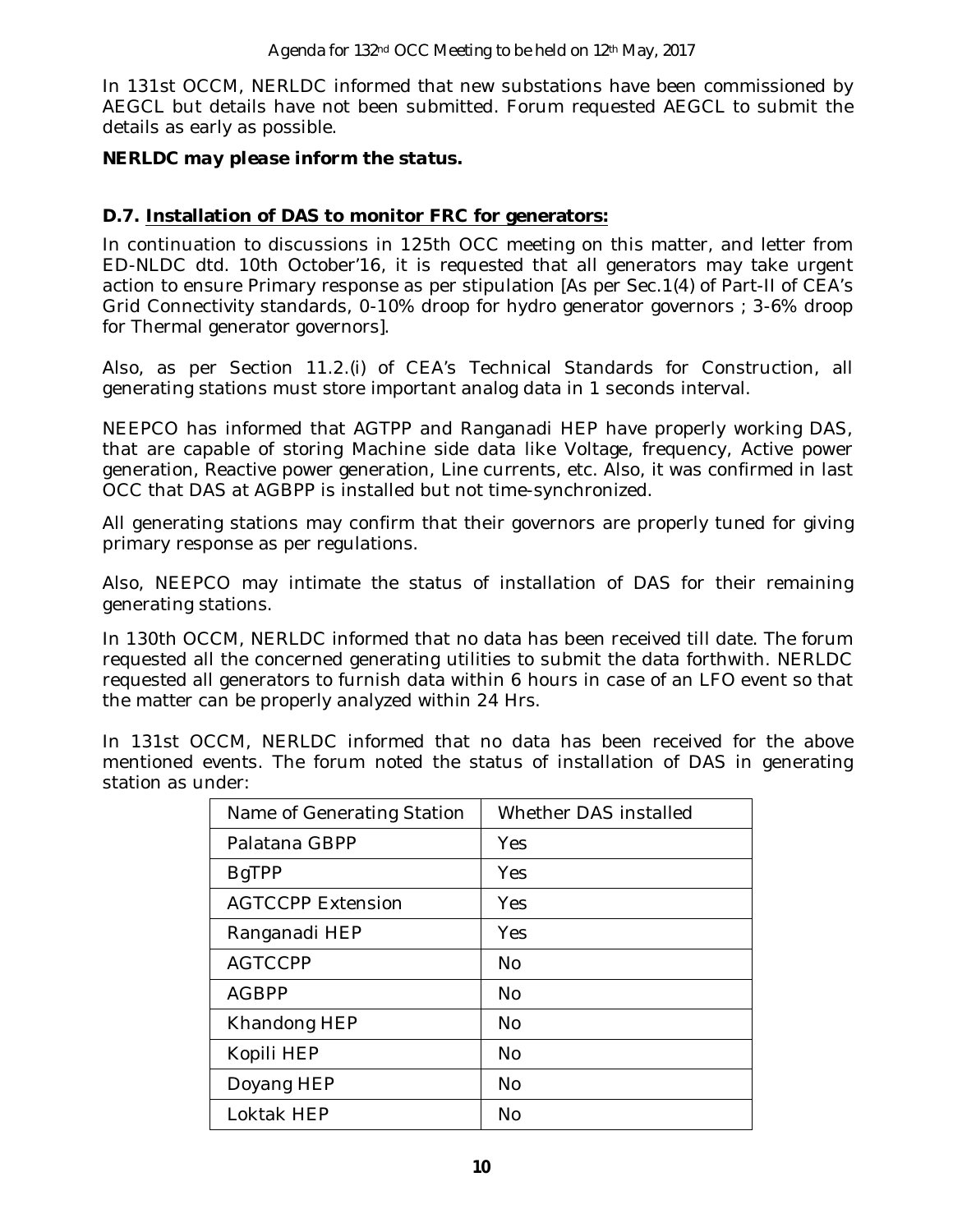NERLDC also informed that on 03.04.2017, there was generation loss of 1300 MW in SR with frequency dip of 0.6 Hz. NERLDC requested ISGS to submit the data of the event at the earliest.

### *NEEPCO/NHPC/NERLDC may please inform the status.*

### **D.8. Status of reactors under outage in NER Grid**

400 kV Nodes in NER Grid are experiencing high voltage during Off-Peak hours. As per information available with NERLDC, the following reactors are under outage:

63 Mvar Line Reactor of 400 kV Balipara - Bongaigaon III line at Bongaigaon is under out since 12.11.16.

400 kV, 80 Mvar Bus Reactor at Misa is under outage since 03.12.16.

400 kV, 63 Mvar Bus Reactor at Byrnihat is under outage since 09.12.14

400 kV, 80 Mvar Bus Reactor at Palatana is under outage since 15.03.16

200 kV, 2x12.5 Mvar Bus Reactor at Samaguri is under long outage.

132 kV, 2x2 Mvar Bus Reactor at Dharmanagar is under long outage.

It is requested to inform the status of restoration of the above reactors at the earliest.

Apart from the above reactors, it is also requested to provide commissioning status of the following reactors:

20 Mvar Line Reactor of 220 kV AGBPP - New Mariani (PG) line at AGBPP

Conversion of line Reactors of 400 kV Balipara - Bongaigoan I & II lines at Balipara and Bongaigaon to Bus reactors (4 Nos.)

400 kV, 1x125 Mvar Bus Reactor at Balipara

400 kV, 1x125 Mvar Bus Reactor at Bongaigaon.

400 kV, 1x80 Mvar Bus Reactor at Ranganadi.

220 kV, 1x31.5 Mvar Bus Reactor at Mokokchung (PG).

In view the Critical voltage profile of NER Grid in Off-Peak hours, it is suggested no shutdown of Reactors in NER Grid shall be availed unless in case of Emergency.

|                | ne status of different reactors under outage as informed in 131 <sup>5</sup> OCC is as follows: |                                                    |  |  |  |  |  |  |
|----------------|-------------------------------------------------------------------------------------------------|----------------------------------------------------|--|--|--|--|--|--|
| SI.No.         | Name of element                                                                                 | Status on 131 <sup>st</sup> OCC Meeting            |  |  |  |  |  |  |
| $1_{\cdot}$    | 63 Mvar Line Reactor of 400 kV Balipara                                                         | Within 30.05.17                                    |  |  |  |  |  |  |
|                | Bongaigaon III line at Bongaigaon                                                               |                                                    |  |  |  |  |  |  |
| 2.             | 63MVAR bus reactor at Byrnihat                                                                  | Pls refer to Item B.1.(2)                          |  |  |  |  |  |  |
| 3 <sub>1</sub> | 80 Mvar Bus Reactor at Palatana                                                                 | Within 31.10.2017<br>would<br>be                   |  |  |  |  |  |  |
|                |                                                                                                 | charged.                                           |  |  |  |  |  |  |
| 4.             | 2x12.5 Mvar Bus Reactor at Samaguri                                                             | Exact status to be informed by<br>next OCC meeting |  |  |  |  |  |  |
| 5.             | 2x2 Mvar Bus Reactor at Dharmanagar                                                             | De-commissioned                                    |  |  |  |  |  |  |
| 6.             | 20 Mvar Line Reactor of 220 kV AGBPP                                                            | Charged on 21.03.2017                              |  |  |  |  |  |  |

The status of different reactors under outage as informed in 131st  $OCC$  is as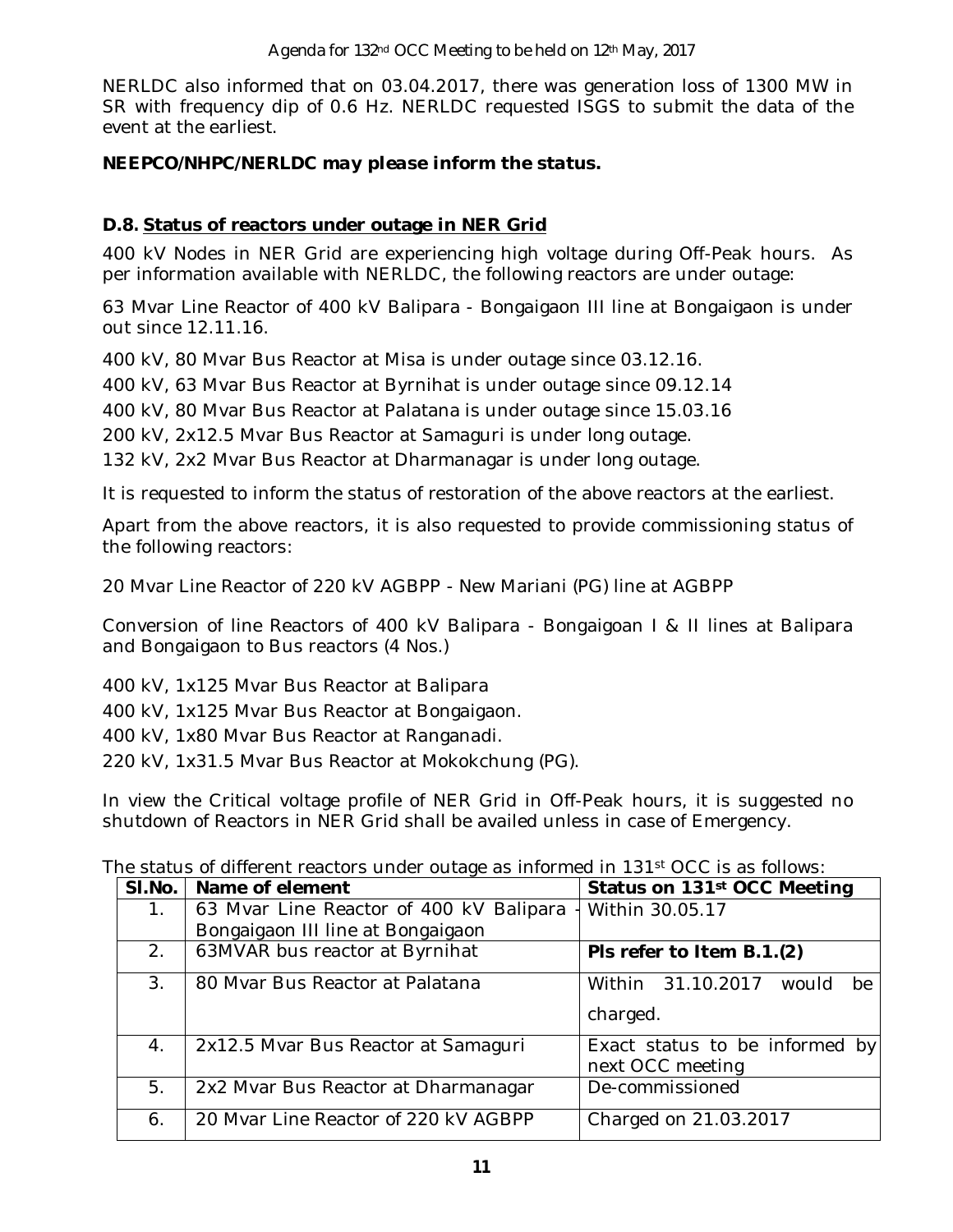Agenda for 132nd OCC Meeting to be held on 12th May, 2017

|     | 400 kV, 1x125 Mvar Bus Reactor at   Pls refer to Item C.1.(22) |  |
|-----|----------------------------------------------------------------|--|
|     | Balipara                                                       |  |
| 8.  | 400 kV, 1x125 Mvar Bus Reactor at   Pls refer to Item C.1.(23) |  |
|     | Bongaigaon                                                     |  |
| 9.  | 400 kV, 1x80 Mvar Bus Reactor at   Pls refer to Item C.1.(14)  |  |
|     | Ranganadi.                                                     |  |
| 10. | 220 kV, 1x31.5 Mvar Bus Reactor at December'17                 |  |
|     | Mokokchung (PG).                                               |  |

*AEGCL/TSECL/MeECL/NERTS may please inform the latest status.*

## **D.9. Delay in restoration of Manipur system after partial collapse:**

On 03/02/2017 at 10.05 hrs Manipur system collapsed partially affecting around 50 MW of load in surrounding areas of Imphal(MA). Ningthoukhong, Jiribam(MA) loads were not affected. As reported by SLDC, Imphal, the reason for the disturbance was bursting of one 33kV Cable & Bus PT at Imphal S/S of Manipur. This fault resulted in tripping of following lines-

- 1) 132 kV Dimapur Imphal(PG) from Dimapur end
- 2) 132 kV Loktak Imphal(PG)from Loktak end
- 3) 132 kV Silchar Imphal(PG) I & II from Silchar end
- 4) 132 kV Dimapur Imphal from Dimapur end

Despite of best efforts the system restoration took considerable time and only at 1144 Hrs power could be extended to Imphal(MA) from Imphal(PG).

Concerned authorities are requested to please elaborate the reasons for delay as well as unwarranted trippings of above lines due to internal faults in Manipur system.

In 129th OCCM, MSPCL representative informed that on 03.02.2017 faulty cable feeder was charged multiple times from Imphal(PG) end without communicating with SLDC, Manipur.

DGM (AM), NERTS informed that a detailed investigation would be carried and forum would be apprised. MSPCL informed that due to non-availability of persons at Imphal (PG) restoration was delayed. The forum expressed concerned about the incident and requested NERTS to avoid the same in future.

In 130th OCCM, DGM(AM),NERTS informed that investigation is still underway. The forum expressed concerned on NERTS for the delay in investigation. EE, SLDC, Ar. Pradesh opined that the delay in restoration in most of the cases is due to miscoordination. Administrative problems like these should be sorted out bilaterally. However, in this regard for delay in addressing the issue on NERTS part, is not appreciated. Members unanimously approved his opinion.

In 131st OCCM, DGM(AM),NERTS informed that delay in restoration was primarily due to mis-coordination between RLDC/SLDC. After detailed deliberation forum decided that committee of concerned personnel (RLDC/SLDC-Imphal /Imphal (PG) involved in operation on that particular day would file a report for future corrective measures.

## *NERTS may please intimate the status.*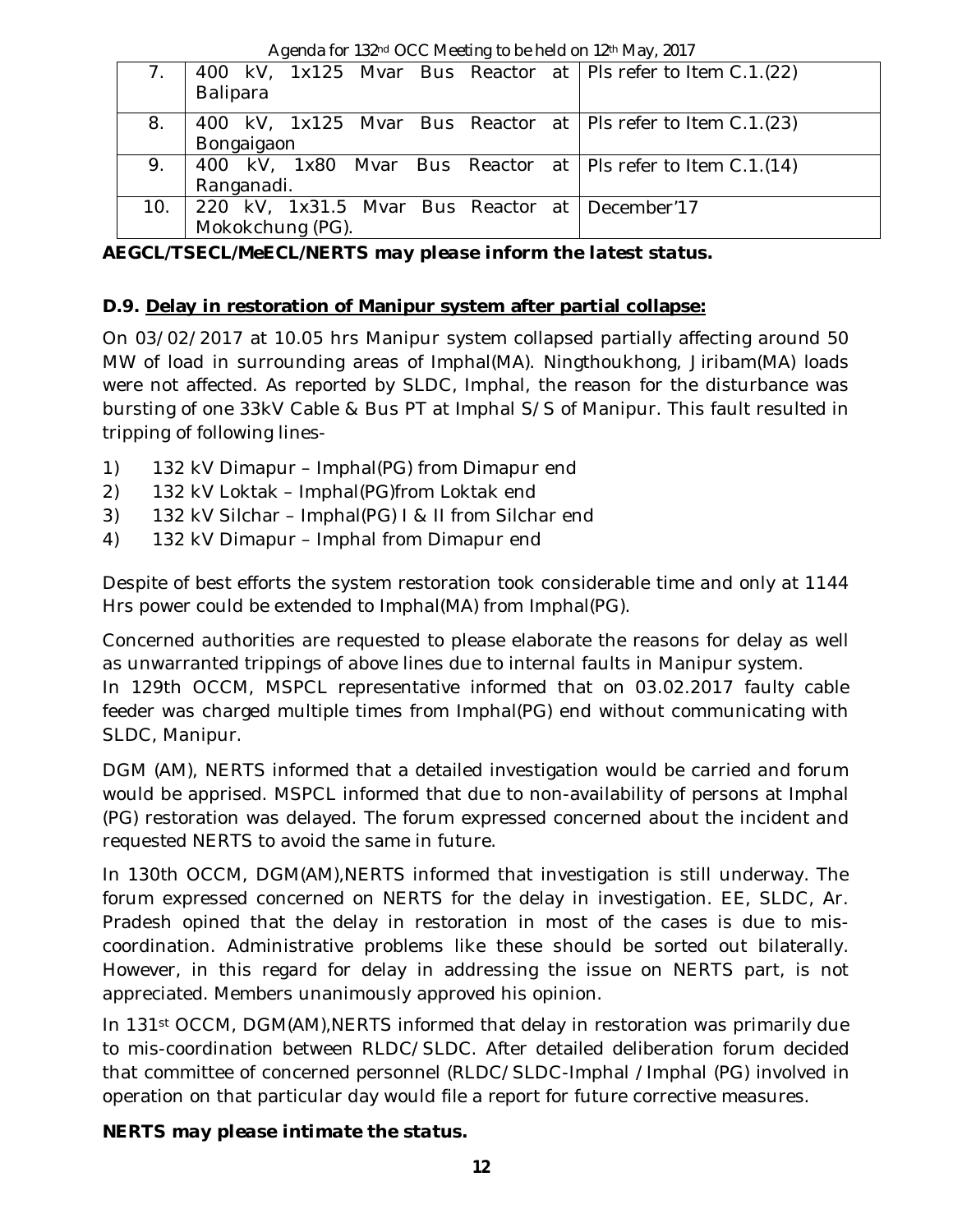### **D.10. FOLD Working Group on Hydro:**

NERLDC informed that during 18th FOLD (Forum of Load Despatcher) held on 21st November'17 at New Delhi formation of Working Group on Hydro for studying various aspects of Hydro Stations was discussed. Letter from CEO, POSOCO (Letter No. POSOCO/NLDC/AASO/2017/1325 dated 16<sup>th</sup> Feb'17) regarding circulation of a Questionnaire was presented and discussed. Questionnaire was circulated among the constituents.

NERLDC informed the following status in 131st OCC meeting:

| <b>AEGCL</b>           | Submitted |
|------------------------|-----------|
| <b>NEEPCO Stations</b> | Submitted |
| <b>NHPC</b>            | Submitted |
| <b>MePTCL</b>          | Submitted |
| Mizoram                | Pending   |
| Nagaland               | Pending   |
| Tripura                | Submitted |

NERLDC informed that details of stations with capacity less than 10 MW are also to be indicated in the questionnaire. NERLDC informed the forum that Working Group on Hydro for studying various aspects of Hydro Stations was formed and a meeting is going to be held on 18th Apr'17 regarding finalization of Hydro Report. Letter from FOLD Secretary (Letter No. POSOCO/NLDC/FOLD/20177 dated 11th April'17) regarding the same was circulated during the meeting). NERLDC requested SLDCs of NER, NEEPCO and NHPC to attend the meeting on 18th April'17.

### *NERLDC may please inform the status.*

### **D.11. Windy Weather Preparedness:**

.

All states of North Eastern Region usually experience heavy windy weather from mid of March and this prevails till last of April. As a result of this weather condition, chances of load crashes in the state system as well as tripping of critical grid elements that can lead to Grid Disturbances are high. Last year, in March there were 24 Grid Disturbances and 3 load crashes reported while in April, number of Grid disturbances increased to 45 and load crashes to 15 Nos.

As a part of this preparedness, NERLDC has given an activity list that is to be followed to all states of NER.

During windy season, most of the tripping of lines are due to lack of proper vegetation clearance especially due to bamboos coming to the vicinity of line as observed in previous years. So it is very much necessary to clear all vegetation to avoid unwanted tripping at the earliest.

As per CERC Order in Petition number 9/SM/2014 dated 14.06.16, in the matter of Investigation of tower collapse and load crash in Northern Region on 30.5.2014, Hon'ble CERC has directed PGCIL to install Anemometer in its all sub-stations to record wind speed.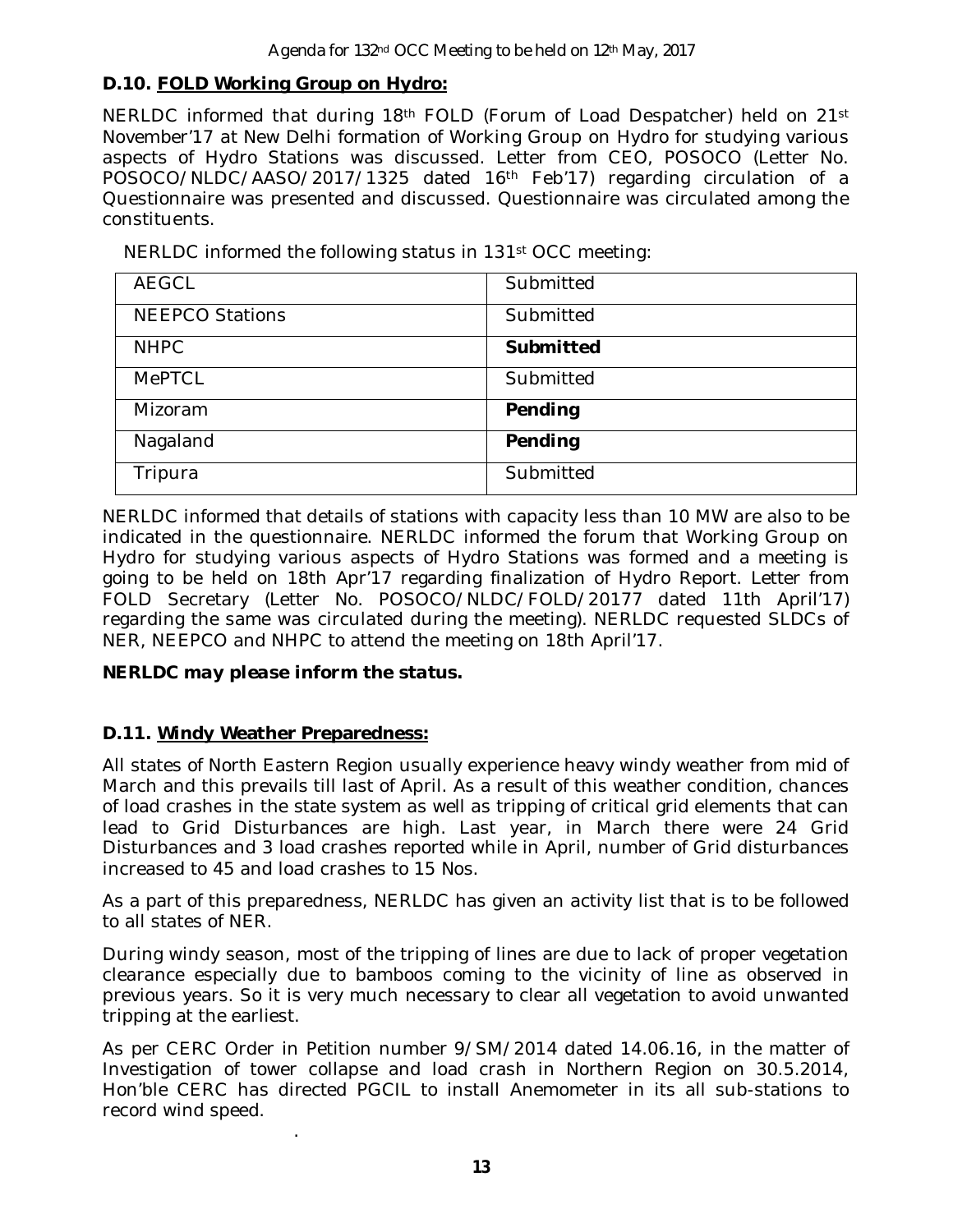Members may discuss. It is requested POWERGRID to furnish status of installation of Anemometers.

In 130th OCCM, the forum approved the activity list and recommended that it is to be strictly followed by all the utilities. AEGCL informed that Point 5 in Activity list is important to Assam grid, particularly w.r.t. Kathalguri. NERLDC informed the forum that huge margin was observed between actual absorption of MVAR and capability limits in case of AGBPP units & BgTPP unit where high voltage problem persists. Sr. Manager, NEEPCO informed that AVR takes care of reactive compensation automatically. Further with commissioning of 20 MVAR reactor at Kathalguri the situation would improve to a large extent.

The forum requested to all generators to absorb reactive power to maintain voltage profile.

Member Secretary, NERPC explained the importance of installation of anemometer in POWERGRID substations and requested POWERGRID to furnish status of installation of anemometers in the next OCC meeting.

In 131<sup>st</sup> OCCM, DGM(AM), NERTS agreed to revert back in the next OCC meeting on the matter.

NERLDC informed the forum that Ministry of Power had reviewed Power supply Position and preparedness for summer, 2017 on 31st Mar'17. Press release of the meeting is available at http://pib.nic.in/newsite/PrintRelease.aspx?relid=160307 NERLDC also informed that IMD had forecasted for less rain this year.

### *NERTS may please inform the status.*

### **D.12. Calculation of Voltage Deviation Index at State Level:**

NERLDC is calculating Voltage Deviation Index, Frequency Deviation Index and System Reliability Index on a daily, weekly and monthly basis at ISTS level and these are reported to all constituents for taking proper actions at their end. These VDI, FDI & SRI figures are submitted to CERC on yearly basis.

There is a need of calculation of VDI in state level by all SLDCs to limit the voltage parameter within IEGC band. Over voltage issue is predominant in 400 kV levels but low voltage issue also to be taken care in state level.

### **It is requested to all states to identify the critical stations where VDI to be calculated and SLDCs may instruct generators to respond as per voltage scenarios.**

In 130th OCCM, NERLDC informed the forum that practice of calculation of VDI figures will help states to identify the nodes where capacitor banks/reactors are to be put in place. Members appreciated the NERLDC proposal and requested all SLDCs to adopt the suggestions. Forum requested NERLDC to circulate an example calculation of VDI among all SLDCs.

In 131st OCCM, forum requested AEGCL to calculate VDI of important 132kV nodes in addition to 400/220kV nodes. NERLDC requested all the SLDCs to present a report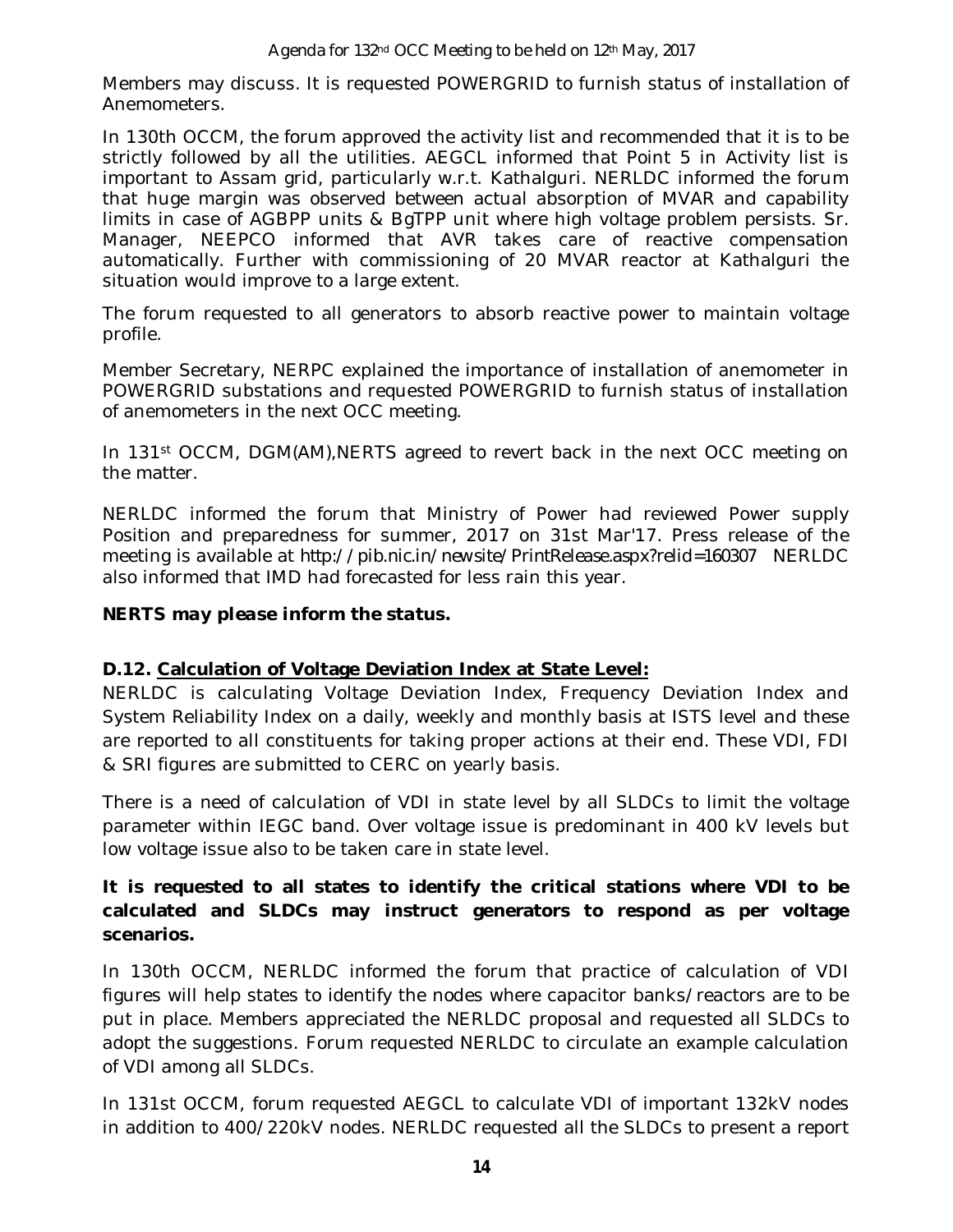Agenda for 132nd OCC Meeting to be held on 12th May, 2017 on calculated VDI in next OCC meeting. NERLDC also informed the forum that Daily, Weekly and Monthly Frequency Deviation Report, Voltage Deviation Report and System Reliability report is being mailed to all utilities for taking corrective actions. The same is also uploaded in NERLDC website.

### *NERLDC may please inform the status.*

### **D.13. Reliability of Auxiliary Supply to substations:**

Reliable auxiliary power supply is of absolute necessity for smooth operation of control and protection system. Recent CERC order against Petition No. 133/MP/2014 stresses on reliability as well as commercial aspects of auxiliary supply to substations.

Healthiness of DG sets is critical during restoration after a partial/total black out. As per clause no 5.8(b) of IEGC, Diesel Generator set for black start operation would be tested on weekly basis and test results are to be sent to RLDC on quarterly basis.

It is requested to all constituents to furnish DG set test results to NERLDC on quarterly basis and list of source of supply to auxiliary requirement to sub-stations.

In 131<sup>st</sup> OCCM, NERLDC informed the forum that format for Auxiliary Supply details have already been mailed to all the utilities on 24th March'17.

| Name of utility   | DG healthiness report | Auxiliary supply details |
|-------------------|-----------------------|--------------------------|
| <b>NEEPCO</b>     | <b>No</b>             | Yes                      |
| <b>NERTS</b>      | <b>No</b>             | <b>No</b>                |
| <b>NTPC</b>       | <b>No</b>             | No                       |
| <b>NHPC</b>       | <b>No</b>             | No                       |
| <b>OTPC</b>       | <b>No</b>             | No                       |
| Arunachal Pradesh | <b>No</b>             | No                       |
| <b>AEGCL</b>      | <b>No</b>             | No                       |
| <b>MSPCL</b>      | <b>No</b>             | No                       |
| <b>MePTCL</b>     | <b>No</b>             | No                       |
| Mizoram           | <b>No</b>             | <b>No</b>                |
| Nagaland          | <b>No</b>             | No                       |
| <b>TSECL</b>      | <b>No</b>             | <b>No</b>                |

NERLDC informed the following status in 131st OCC meeting:

*NERLDC may please intimate the status.*

### **D.14. Installation of 80MVAR, 1x400KV GIS Bus Reactor/ Bay Addition at RHEP**

As discussed in several OCC meetings there is requirement of bus reactor to be installed at RHEP switchyard to control over voltage in the NER system. Against agenda no. C.10. of 109th OCC meeting after detail deliberations, Member Secretary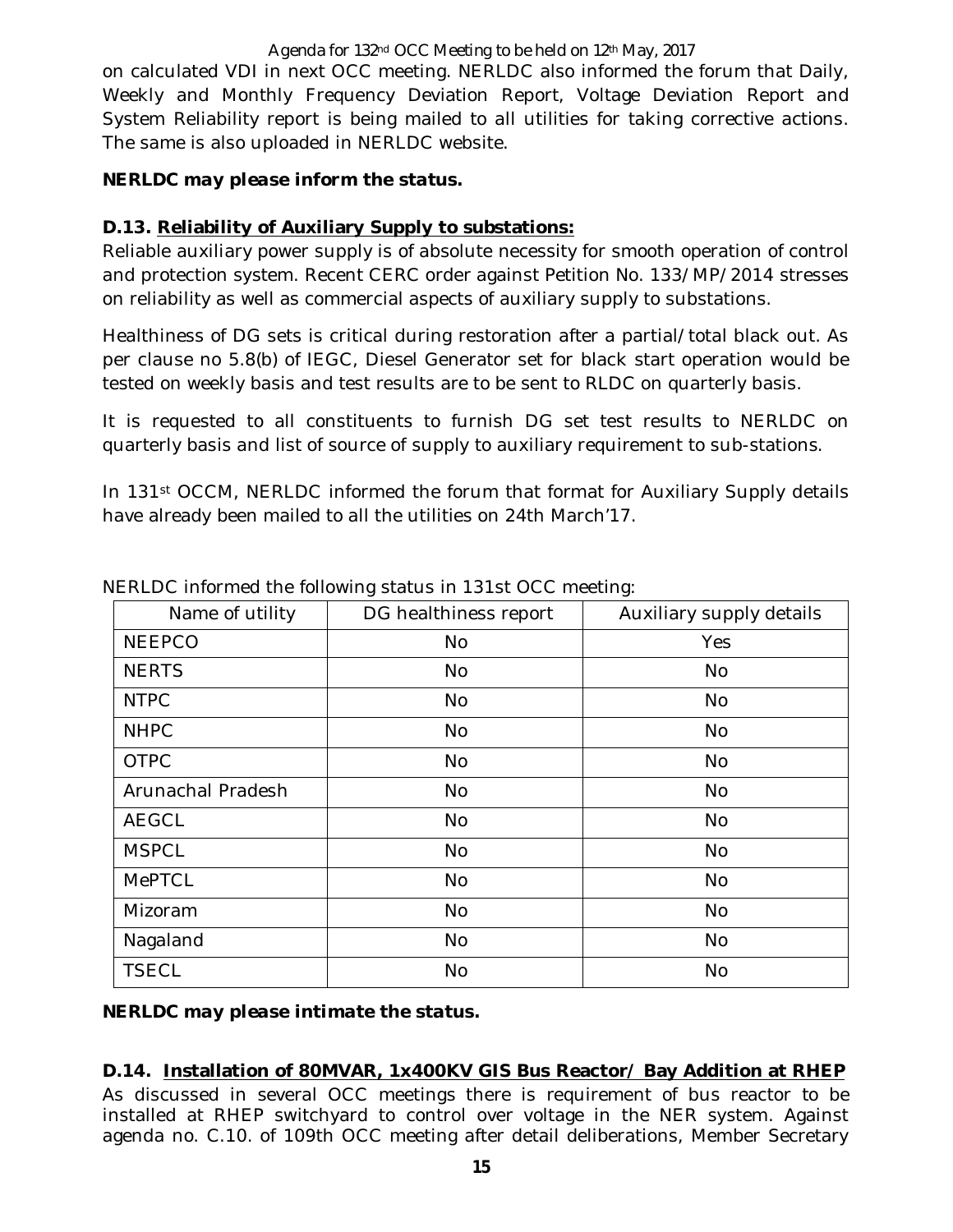#### Agenda for 132<sup>nd</sup> OCC Meeting to be held on 12<sup>th</sup> May, 2017

suggested NEEPCO to work out the tentative estimate for above cost and intimate in next PCC meeting so that the matter can be taken up for funding from PSDF since the matter is for the benefit of the region.

Accordingly, vide letter no. NO: NEEPCO/ED(O&M)/RHEP-09/2015-16/2646 dtd. 13/01/2016 NERPC was intimated a cost estimate of Rs. 3698.965 Lakh for procurement & installation of Bus Reactor at 400KV Ranganadi Switchyard.

In the MOM of 17th TCC meeting held on 04/10/2016 circulated on 26/10/2016 through e-mail it was observed that under item no. B.12 the proposal for installation 80MVAR Bus Reactor at RHEP SY has been approved in the 6th SCM and recommended in the TCC and RPC forum.

For open tendering process for procurement and installation of the Bus Reactor, the modalities of funding from PSDF as intimated in the 109th OCC meeting may please be discussed.

In 131st OCCM, Director, NPC informed that reactor installation for improvement of voltage profile of the grid may be funded from PSDF. However in this case approval has been obtained differently. DGM (AM), NERTS opined that since SCM approval has been accorded, no separate CERC approval is required and NEEPCO may directly file tariff petition. The forum requested NERPC to clarify from CEA/NLDC about funding from PSDF or execution by CTU.

### *NERPC may please intimate the status.*

### **D.15 Maintenance of 220 KV Kathalguri- Deomali radial feeder and healthiness of Protection System**

220 KV Kathalguri- Deomali radial feeder belongs to DOP, A.P. and feeding power from 220 KV Switchyard of AGBP through its 220 KV bay maintained by DOP, A.P.

Most of the time, 220 KV line Circuit breaker is found to be non-operational for remote closing, spring charging mechanism and trip and closing circuit. Breaker needs to be maintained properly for its smooth operation / function.

Periodic testing and calibration of the protective relays need to be carried out.

In 131st OCCM, after detailed deliberation it was decided that a team comprising of officials from NERTS/NEEPCO/DoP Ar. Pradesh would visit Kathalguri at the earliest to check the healthiness of the relays/protection system.

### *NEEPCO may please deliberate.*

### **D.16 Implementation of Automatic Meter Data Reading (AMR) system at various locations of NER**

In the 15th TCC & 15th NERPC Meeting held at Guwahati on 20th & 21st August 2015, approval was given for installation of Automated Meter Data Reading (AMR) system at various locations in North Eastern Region.

The estimated cost of the project was Rs 17124319.00, to which all the constituents agreed in the 6th Metering Sub Committee Meeting held at Guwahati on 17.06.15.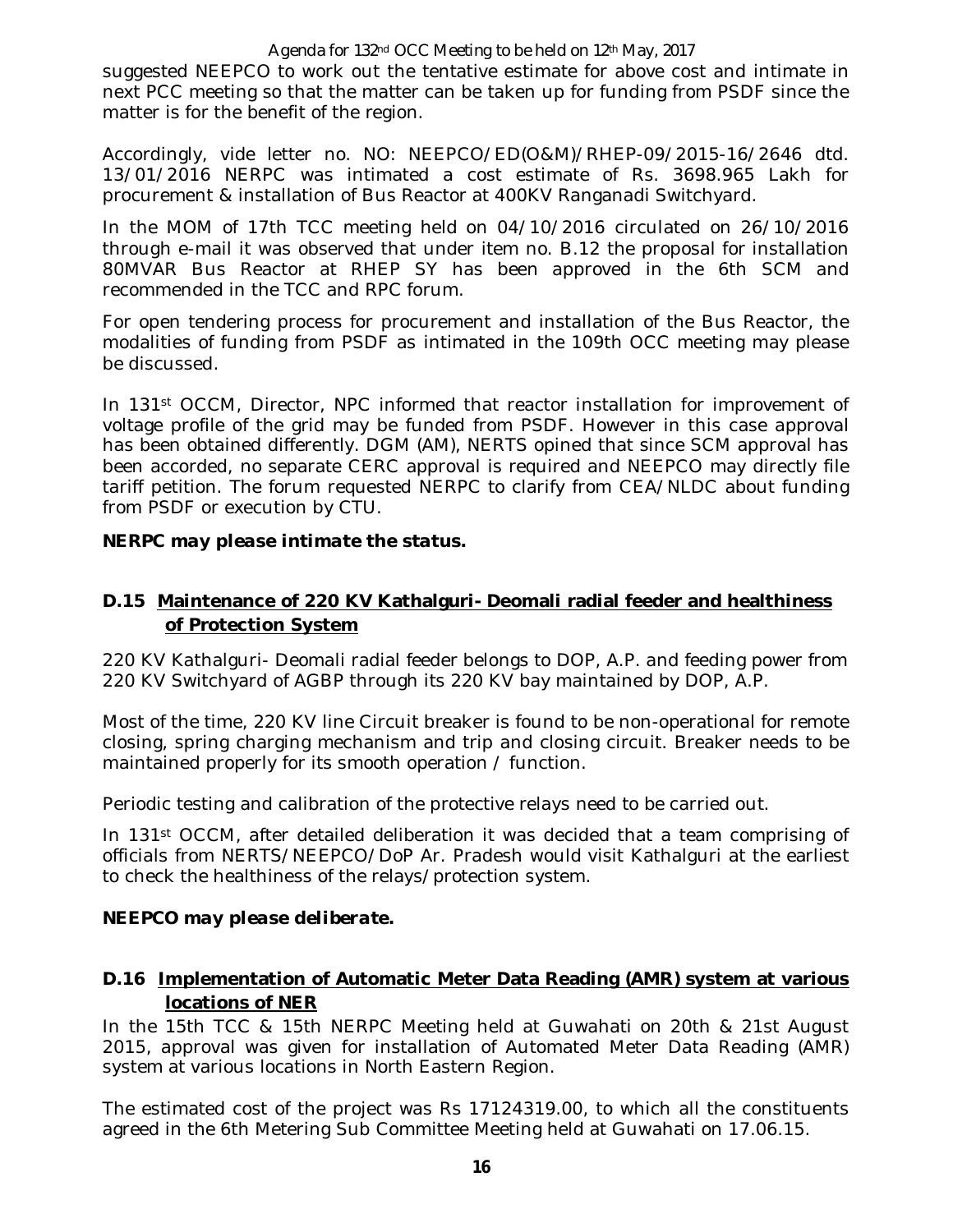The above estimation was carried out based on a similar work order placed on M/S TCS by Eastern Region —II in the year 2012. Also the estimation was for 260 SEMs installed in 92 locations.

Now CTU/POWERGRID has to execute the project for 350 SEMs installed in approx. 92 locations and the lowest budgetary offer received for the same is Rs 43821500.00.

The revised estimated cost of Rs 4,38,21,500.00 (Rupees four crore thirty eight lakhs twenty one thousand five hundred only) is therefore put up in the 131st OCC Meeting for fresh consideration, of the constituents and develop a recovery mechanism for the same.

In 131st OCCM, NERTS stated that any cost revision has to be approved by TCC/RPC.

Regarding the point raised by NERTS on recovery mechanism, DGM (MO), NERLDC requested NERTS to furnish recovery mechanism of the cost of SEMs being followed by them. NERTS representative stated that same would be furnished in the next meeting. DGM(MO) stated that accordingly consent of forum for reviewed cost estimate as well as recovery mechanism could be decided in the next OCC/Metering meeting. He further stated that the project has already been delayed inordinately and there has to be a conclusive decision whether to go ahead with the project.

Forum agreed to take a decision in the next meeting.

#### *Members may please discuss.*

### **AGENDA FROM DoP Mizoram:**

### **D.17 Shifting of bays for 132kV Shimui-Melriat(PG) D/C at Shimui:**

It is informed by P&E dept., Mizoram that at Shimui (Substation of P&E dept., Mizoram) due to congestion of many incoming ckts, final termination of 132 KV Shimui – Melriat (PG) D/C T/L in to the Pre assigned bays are not possible. P&E dept., requested Powergrid to terminate the ckts into a temporary bays (2 nos.) of state. Further, the same would again be shifted to new location of bays as newly allotted for Powergrid as per **Annexure D.17**.

### *DoP Mizoram may please deliberate.*

### **AGENDA FROM NERPC:**

### **D.18 Work done by Utilities during scheduled shut down of lines and Generators:**

It is seen that any scheduled shut down of either Generating Stations or Transmission lines are deliberated and approved in OCC meetings of NERPC. But details of work memo/works done actually are not appraised in subsequent OCC meetings. APDCL requests the Forum to include the agency wise work done details, particularly of central agencies in the following OCC meeting for appraisal of the Beneficiaries.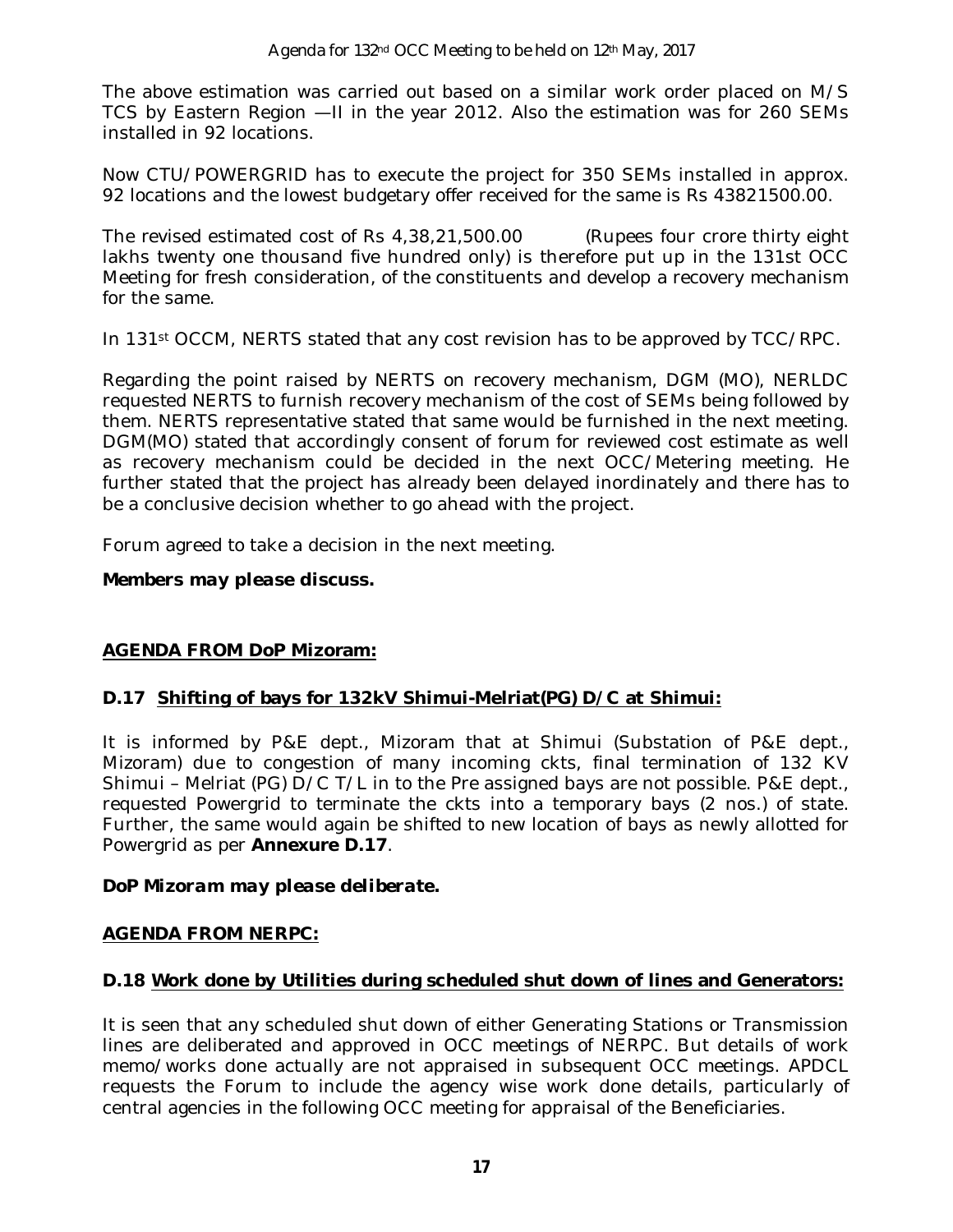In 32nd CCM, Director/SE, NERPC stated that the matter may be raised in the OCC meeting and as suggested by Assam, Utilities availing shutdown may be asked to furnish the details of work done during the period of shutdown.

The subcommittee decided to refer the matter to OCC forum for implementation.

### *Members may please discuss.*

#### **AGENDA FROM AEGCL:**

### **D.19 Pending issues with NTPC regarding vacation of land etc and failure of NTPC to honour the commitment:**

NTPC has not yet vacated the 32M extended portion (32 x 248) of the plot of land which has prevented AEGCL from constructing the 132kv APM (Jogighopa) Bay. This vacation was agreed upon by NTPC — but has not materialized till date.

Boundary wall for AEGCL was supposed to be constructed by NTPC which has not yet been constructed by them even after more than three years of their commitment.

AEGCL has not been allowed to operate the entrance gate (constructed by AEGCL) as the CISF personnel of NTPC continue to .keep the lock and key of the same thereby causing acute difficulties for entry and exit of AEGCL personnel — so much so that AEGCL personnel are sometimes even prevented from entering the switch yard for attending to emergency operational problem in switch yard/control room. Separate entry gate for AEGCL should immediately be allowed to be operated.

Even after their commitment, the Guest House for AEGCL as agreed upon has not yet been constructed by NTPC.

In all these issues the NTPC authorities have been unexpectedly insensitive and no cooperative.

#### *AEGCL may please deliberate.*

### **AGENDA FROM NERLDC:**

#### **D.20 Weather Website for North Eastern Region**

Weather Website of North Eastern Region has been made operational from 29th April 2017[informed earlier by mail] at http://amssdelhi.gov.in/NERLDC/MAIN.html. The same is also available in WEATHER tab in NERLDC website.

The Website covers weather related information of all the Seven States of North Eastern Region. Summarized contents of the Website are follows:

- 1. Regional Summary: Regional Forecast, Weather Bulletin, Daily and Weekly Weather
- 2. Now-cast for Guwahati, Dibrugarh, Jorhat, Dhubri, Silchar & North Lakhimpur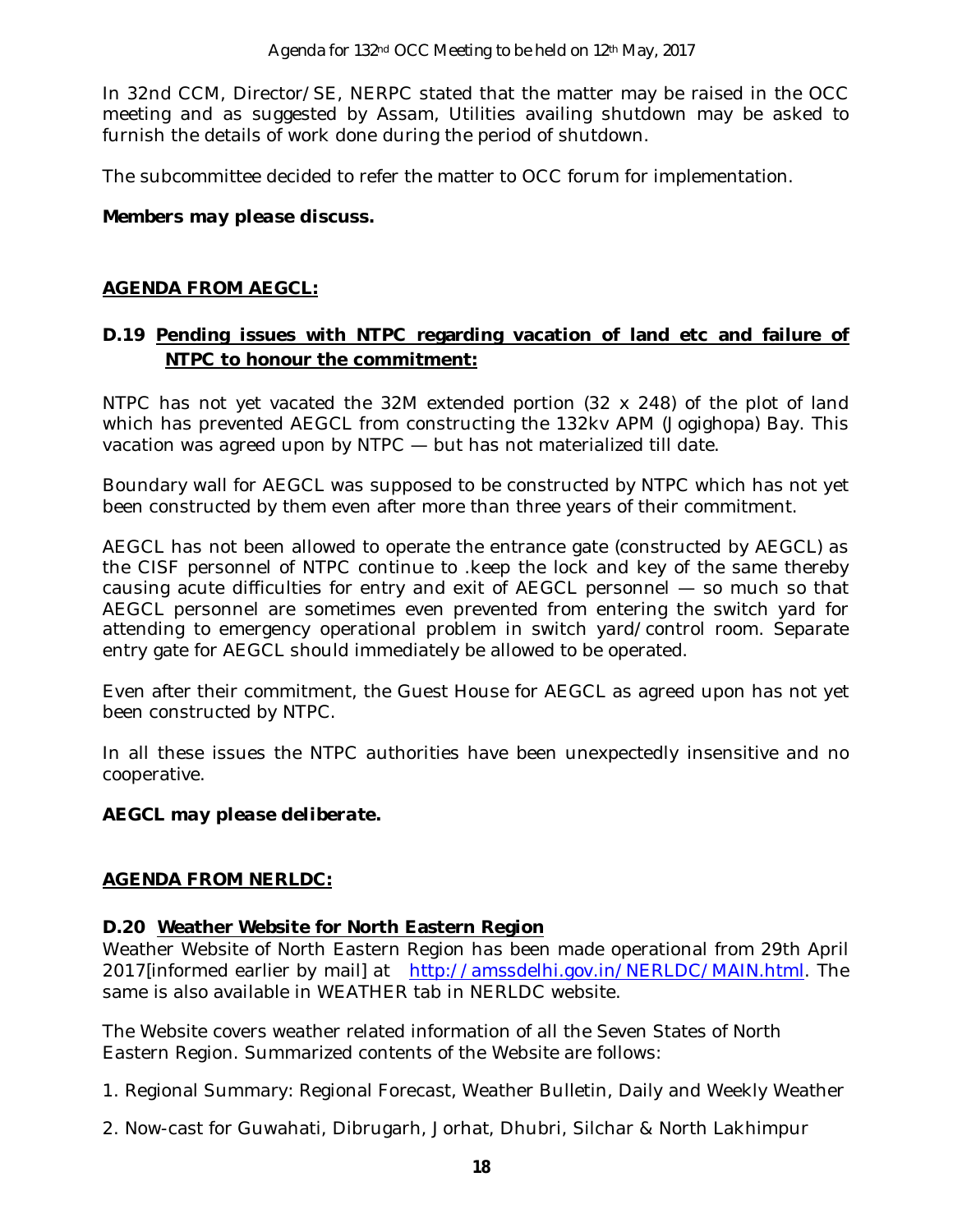3. Warning: District Level, State Level & Cyclone

4. Mateogram @ 3 hourly, 10 days forecast for 33 locations in the Region: Assam-19, Arunachal Pradesh -4, Meghalaya-3, Nagaland-3, Tripura-2, Manipur and Mizoram 1 each.

5. Radar Products for two Locations updated @10 Minutes: Agartala & Mohanbari

6. Satellite Image updated @ 30 minutes from INSAT 3 D.

### *For kind information and feedback of members*

### **D.21 Transformer Tap optimization**

System study was conducted by NERLDC considering load, generation and network pattern of May, 2017 during Peak & Off Peak periods. Suggested taps position of important transformers in NER for maintaining bus voltages within permissible limit as well as to minimize system losses are attached at **Annexure D.21**.

### *This is for information & necessary action please.*

### **D.22 Updated List of Important Grid Elements of NER, May 2017 (Draft):**

As per Clause No 5.2.c of IEGC, List of Important Grid Elements of NER May 2017 (Draft) prepared. Updated List of Important Grid Elements of NER May 2017 (Draft) was e-mailed to regional entities of NER and also available in NERLDC website.

It is requested to furnish data required for finalization of List of Important Grid Elements by 20th May'17 as this document will be finalized by 25th May'17. The document is password protected. Password may be collected from SOII department of NERLDC.

### *Members may discuss.*

### **D.23 Transients observed in +/- 800 kV HVDC Biswanath Charali-Agra pole-I**

After commissioning of +/- 800 kV HVDC Biswanath Charali - Agra Bipole link in October,2015, few incidents of transients in HVDC have been observed which have been persisted for quite some time and have been eliminated by reducing the HVDC power flow set point/blocking of pole.

| SI<br><b>No</b> | Date                           | Time<br>(Start) | Time<br>(End) | Duration<br>(mm:ss) | Power<br>Flow<br>Fluctiation<br>(MW) | Voltage<br>Fluctiation<br>(kV) | <b>Action Taken</b><br>by operator               |
|-----------------|--------------------------------|-----------------|---------------|---------------------|--------------------------------------|--------------------------------|--------------------------------------------------|
|                 | $04.12.2015$ 10:38:50 10:39:05 |                 |               | 00:15               | 50                                   | 5                              | Power order<br>reduced to<br>450 MW to<br>700 MW |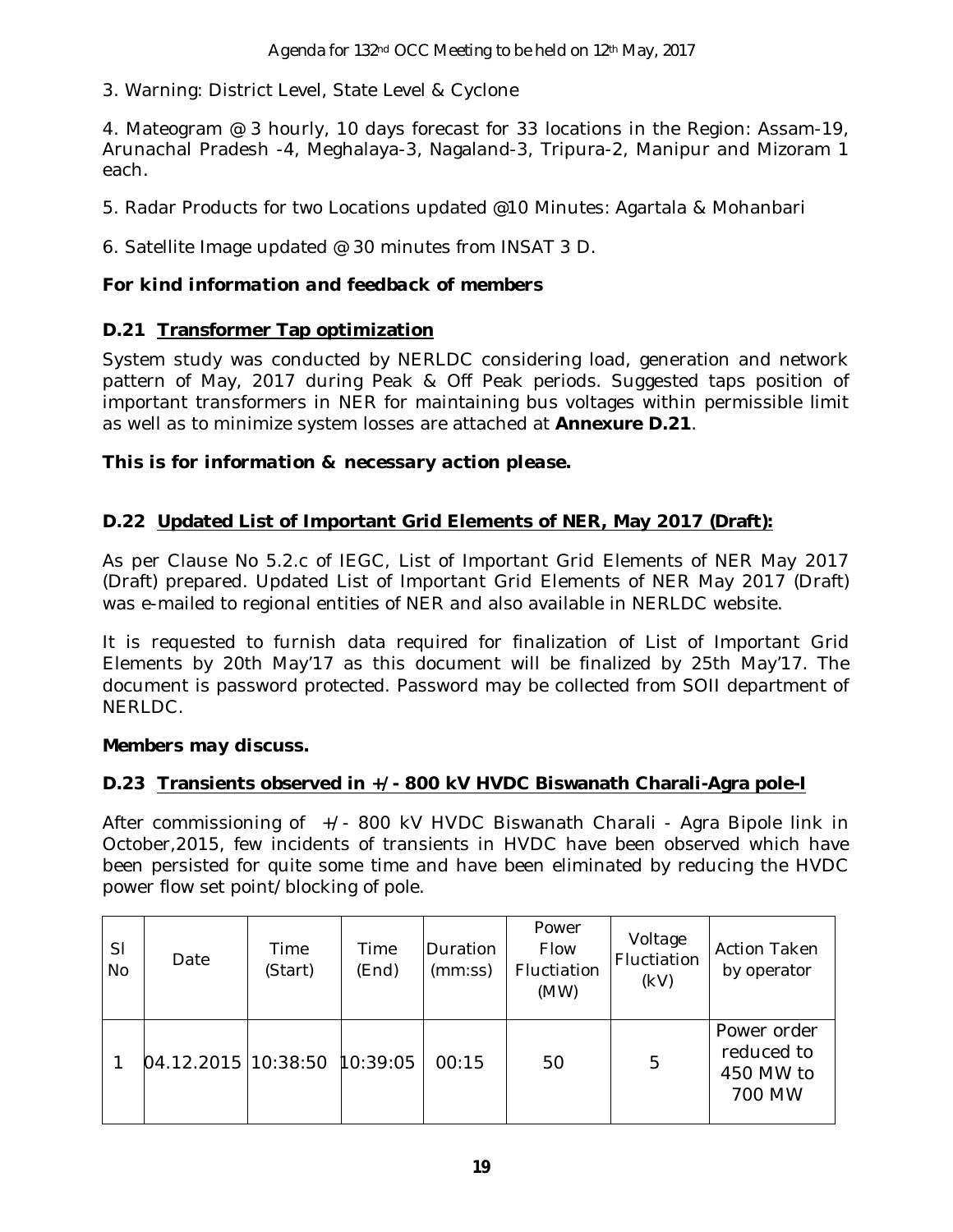|                |          |                     |       | $\frac{1}{2}$ . The state of $\frac{1}{2}$ is the state of $\frac{1}{2}$ . The state of $\frac{1}{2}$ | $ 1 - 1$   |                                      |
|----------------|----------|---------------------|-------|-------------------------------------------------------------------------------------------------------|------------|--------------------------------------|
| 2              | 05.01.17 | $11:40:00$ 11:42:00 | 02:00 | 50                                                                                                    | $1$ to $2$ | Pole-I<br>blocked out<br>of Bipole   |
| 3              | 20.04.17 | 14:00:00 14:10:00   | 10:00 | 60                                                                                                    |            | Pole-I<br>carrying 500<br>MW blocked |
| $\overline{4}$ | 22.04.17 | 17:24:00 17:37:00   | 13:30 | 50                                                                                                    | 6          | Pole-I<br>carrying 500<br>MW blocked |

Agenda for 132nd OCC Meeting to be held on 12th May, 2017

HVDC may please furnish detailed report along with proposed corrective actions to NLDC with a copy to NERLDC.

### *NERLDC may please deliberate.*

### **D.24 Grid Disturbance at 19:10 Hrs on 28th April,2017**

At 19:10 Hrs on 28th April'17, 400 kV Silchar - Byrnihat line & 220 kV Misa-Byrnihat D/C lines tripped (400 kV Silchar - Azara line tripped at 18:42 Hrs on 28.04.17. 400 kV Bongaigaon-Byrnihat line tripped at 18:58 Hrs on 28.04.17).

This led to overloading of 132 kV Haflong - Jiribam line, 132 kV Badarpur - Khleihriat line & 132 kV Dimapur - Imphal line and subsequently tripped on over current.

Due to tripping of these lines, Southern Part of NER comprising of Tripura, Mizoram, Manipur, South Assam, Meghalaya, Palatana, AGTPP, Loktak & Bangladesh (South Comilla load) systems was separated from rest of NER grid and subsequently collapsed due to load generation mismatch.

Due to operation of LBB at 220 kV Misa substation, all 220 kV lines from Misa except 220 kV Misa-Mariani (AS) & 220 kV Misa-Kopili 3 lines tripped.

Antecedent NER Demand Met: 1751 MW

Antecedent NER Generation: 1763 MW

Total Load Loss: 689 MW (Tripura-211, Bangladesh-154, Manipur-136, Mizoram-45, South Assam-81, Meghalaya-216)

Generation Loss: 845 MW (Palatana-515, AGTPP-78, Loktak-105, Monarchak-72, Rokhia-55, Baramura-20, LHEP-126, Umiam Stg II-7, Umiam Stg I-12)

CEA Category: GD-IV

### *Members may please discuss*

### **D.25 Disturbance in Palatana & Tripura System(including Bangladesh South Comilla load) on 25th & 26th April,2017**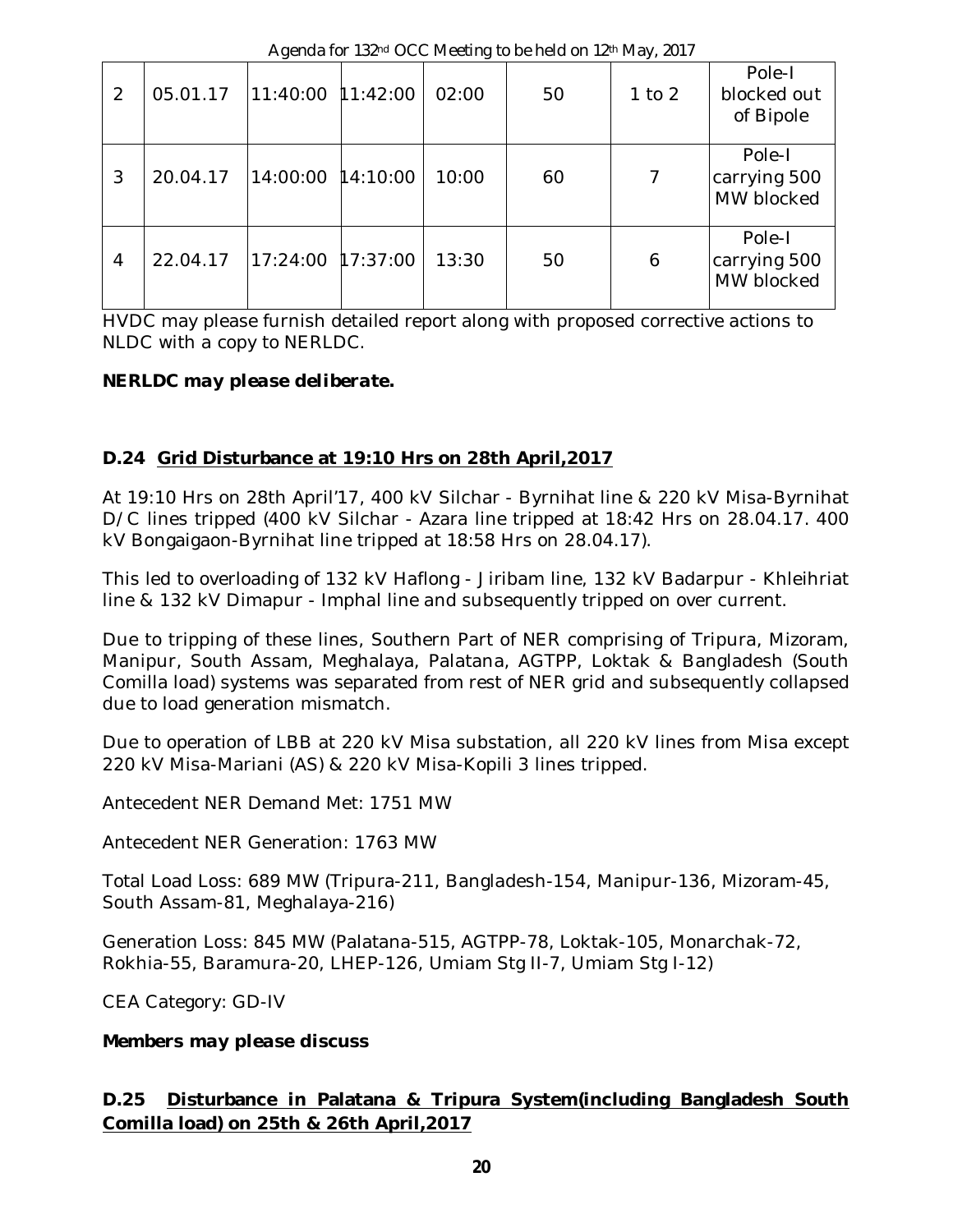At 13:05 hrs on 25.04.17, 400 kV Silchar-Palatana II line tripped(Silchar :DP, Y-B,Z1, 187.5 km; and Palatana-DP, B-E, Z1, 57.55 km). 400 kV Silchar-Palatana line I was under Shutdown as per 131st OCC Meeting.

Units of Palatana,AGTPP, Rokhia and Monarchak tripped subsequently along with following lines:

- 1. 132 kV AGTPP-Agartala I & II
- 2. 132kV AGTPP-Kumarghat
- 3. 132 kV Palatana-Udaipur
- 4. 132 kV Palatana-SM Nagar:
- 5. 132 kV Kamalpur-Dhalabil
- 6. 132 kV Ambassa-Teliamura(Gamaitilla)

Due to operationof SPS-I at Palatana,132 kV Silchar-Srikona D/C.132 kV Silchar-Panchgram lines and 132 kV Badarpur-Panchgram line got tripped. Due to blackout at 132 kV Surajmaninagar Substation, 132 kV Comilla-SM Nagar Line I & II was hand tripped.

Due to the tripping of above lines, total load loss was 283 MW (Tripura- 103 MW, South Assam-61 MW and Bangladesh 119 MW)

Generation Loss was 680 MW (Palatana-556 MW, AGTPP- 62 MW, Monarchak-60 MW & Rokhia -26MW) respectively.

P.K Bari, Gournagar(Kailashar), Kamalpur and Ambassa Substations survived during the grid disturbance.

At 12:51 hrs on 26.04.17, 400 kV Silchar-Palatana II line tripped (Silchar: DT Received, and Palatana-details awaited)

400 kV Silchar-Palatana line I was under Shutdown as per 131st OCC Meeting Units of AGTPP, Rokhia and Monarchak tripped subsequently along with following lines:

- 1. 132 kV AGTPP-Agartala I & II
- 2. 132kV AGTPP-Kumarghat
- 3. 132 kV Palatana-Udaipur
- 4. 132 kV Palatana-SM Nagar
- 5. 132 kV Dhalabil-Agartala

132 kV Baramura-Jirania was under S/D.

Due to blackout at Surajmaninagar, 132 kV Comilla-SM Nagar I & II was hand tripped.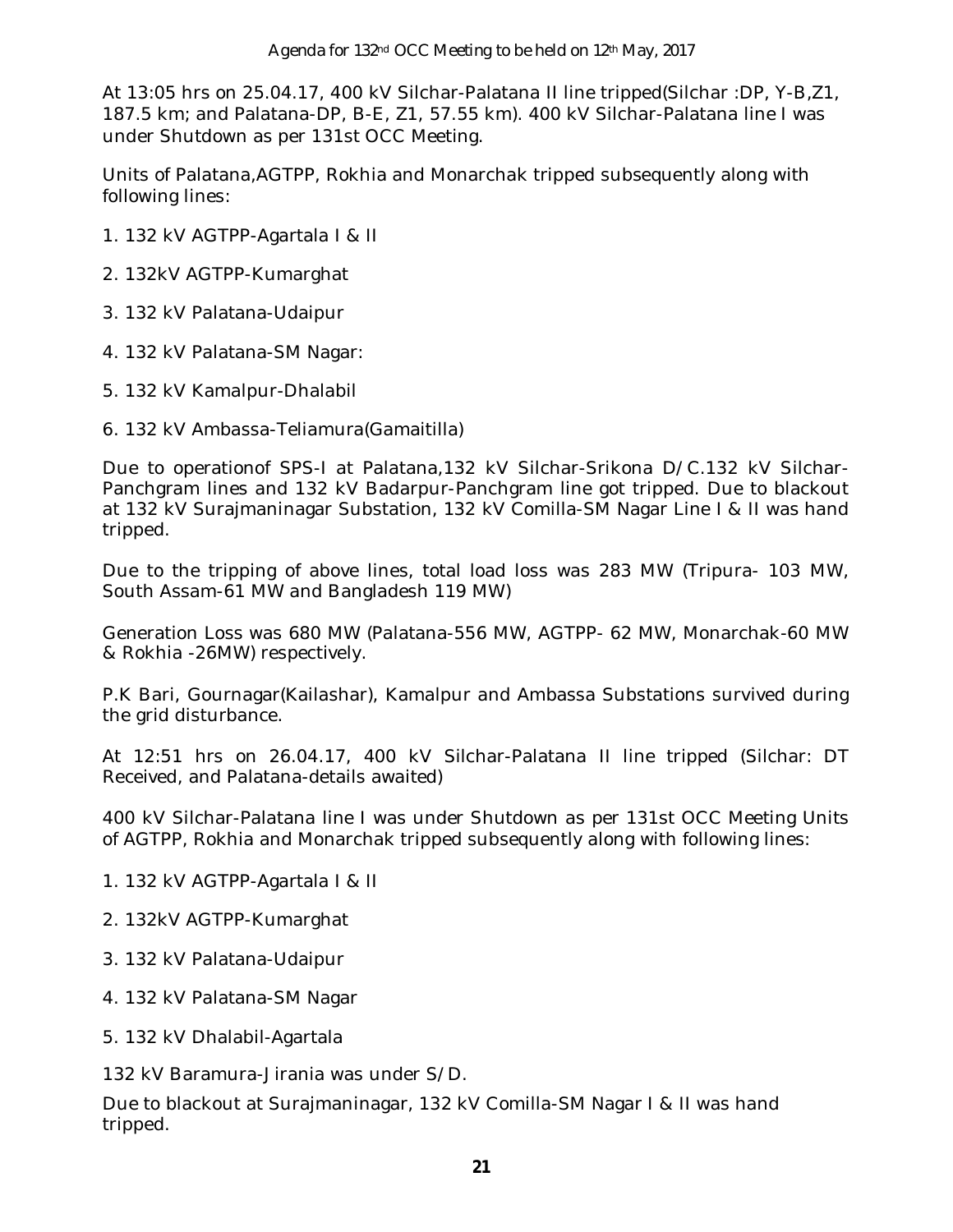Due to the tripping of above lines, total load loss was 151 MW (Tripura- 45 MW and Bangladesh-106 MW)

Generation Loss was 172 MW (AGTPP- 48 MW, Monarchak-69 MW & Rokhia -55MW) respectively.

P.K Bari, Gournagar (Kailashar), Kamalpur, Dhalabil, Ambass, Teliamura and Baramura Substations survived during the grid disturbance.

### *Members may please discuss.*

### **D.26 IEGC 5th Amendment**

CERC has issued 5th Amendment of IEGC on 12.04.17 which has become effective from 01.05.2017. The major changes have been made in Scheduling procedure, URS allocations/sale, Primary response, FGMO, Spinning reserves. NERLDC sent communications to all the concerned utilities before the implementation of various provisions.

*Members may please deliberate and extend full co-operation.*

### **D.27 Over drawal by constituents**

It has been observed that despite repeated requests for maintaining drawal within schedules, especially when BgTPP & Palatana generations are not available, some of the constituents namely Tripura persistently overdraws from the grid resulting in violation of inter-regional ATC on many occasions. Constituents, especially Tripura, are requested to please adhere to the real time advice of NERLDC for maintaining grid security & reliability. In this regard constituents are also requested to please make advance planning for meeting their demands considering contingency situations of generations outages.

### *NERLDC may please deliberate.*

### **D.28 Deviation Charges Outstanding of APDCL – Curtailment of Open Access**

Outstanding deviation charges of APDCL is Rs. 50.84 Cr and deviation interest payable is Rs. 0.13 Cr as on 05.05.2017 (Till week -3 of FY 2017-18) out of which Rs. 26.30 Cr is outstanding for a period of more than last 13 weeks.

### *NERLDC may highlight the issue in details.*

### *APDCL is required to liquidate the outstanding dues at the earliest to avoid curtailment of OA as per Regulations*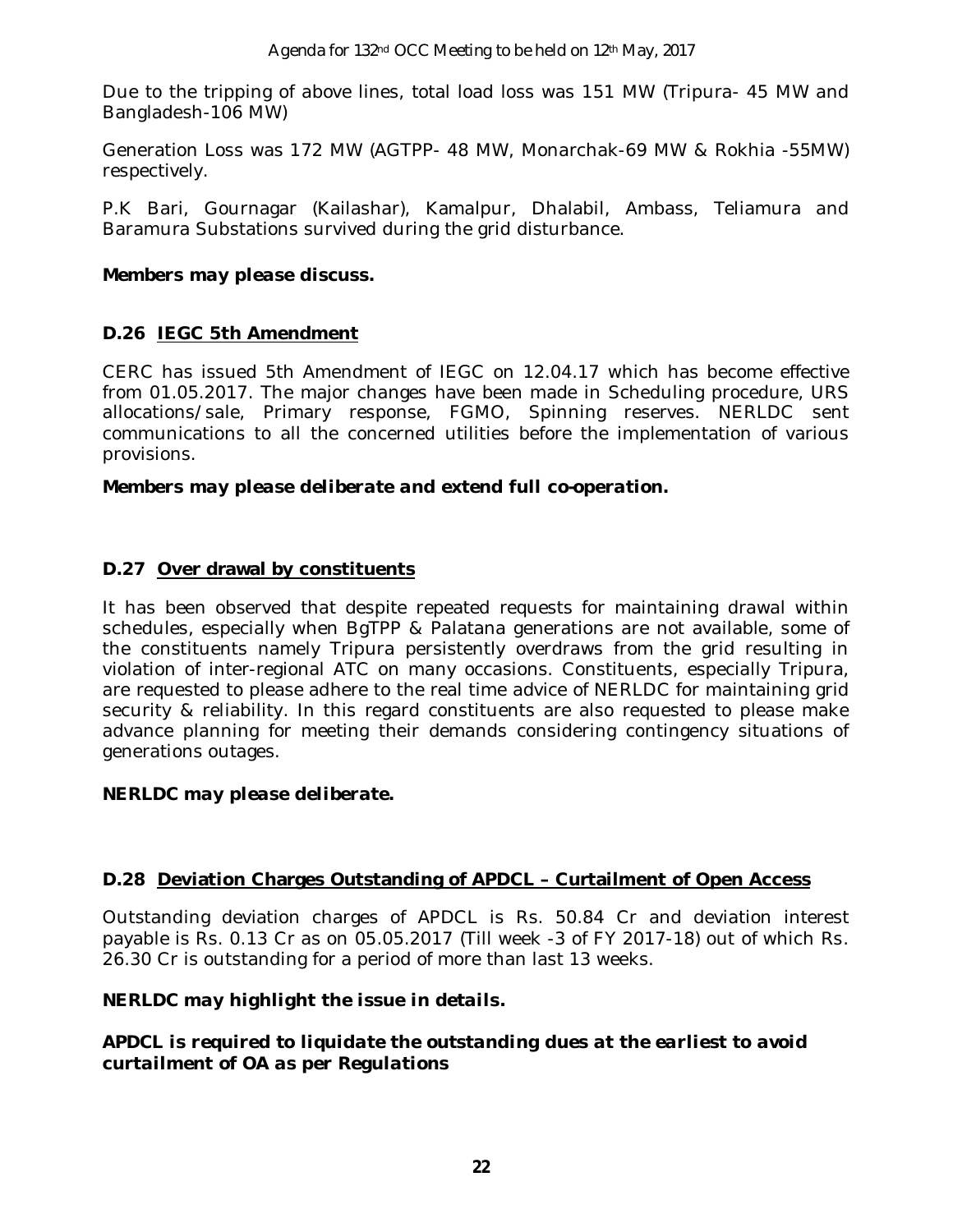### **AGENDA FROM OTPC:**

#### **D.29 Tripping of OTPC Both Block Due to Grid Black Out**

OTPC Both Block Tripped on 25/04/2017 at 13:05 hrs, Startup delayed on 26/04/2017 due to grid disturbance OTPC Both Block Tripped on 28/04/2017 at 19:10 hrs

#### *OTPC may please deliberate.*

#### **Any other item:**

### **Date and Venue of next OCC**

It is proposed to hold the 133rd OCC meeting of NERPC on second week of June, 2017. The date & exact venue will be intimated in due course.

**\*\*\*\*\*\*\***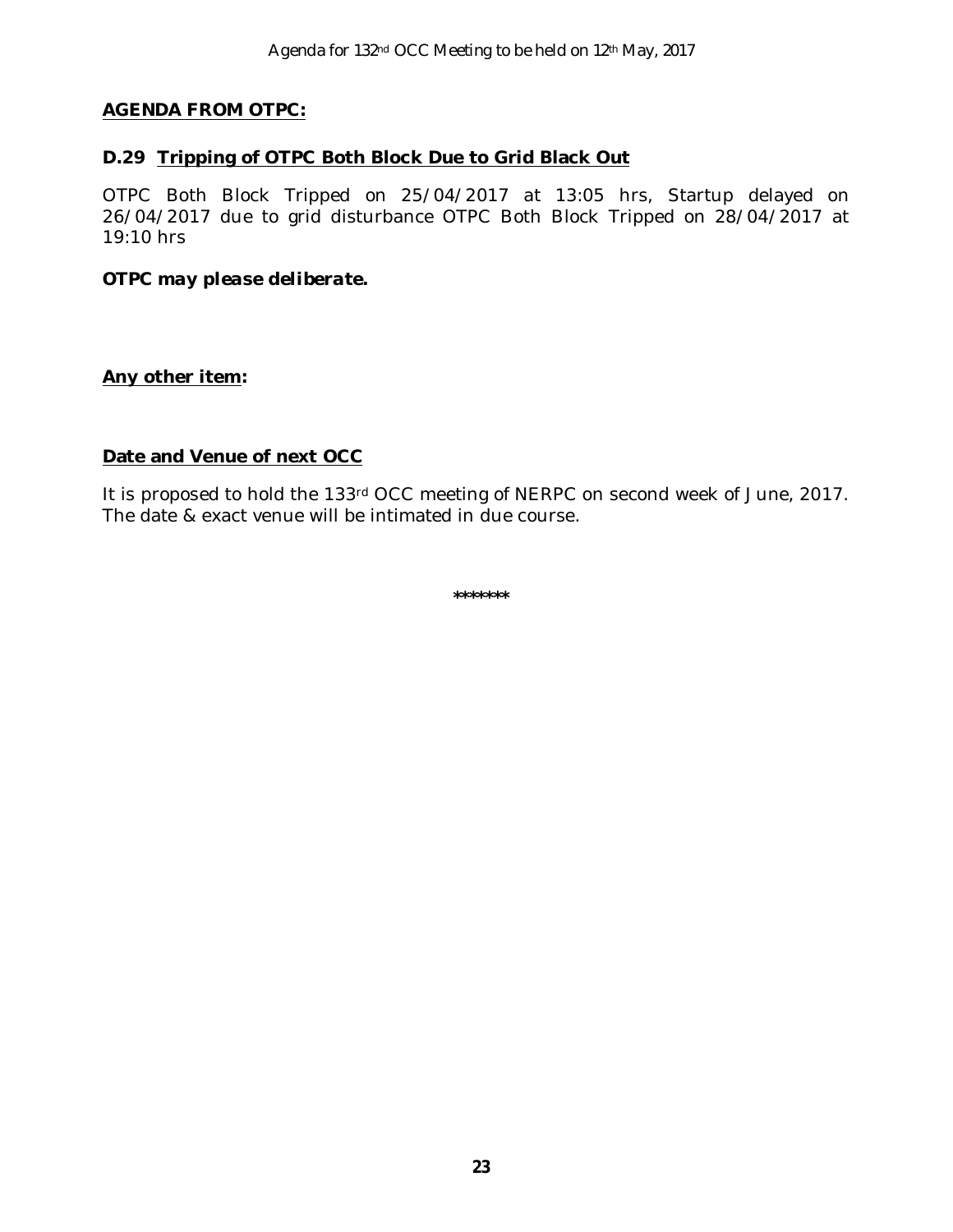|                                                                                    |      |                         |   |  |  |  |  |  | PROPOSED SHUTDOWN FOR 132nd OCC |  |  |  |  |  |  |  |  |  |  |                                  | Annexure-D.2                                                                                                                                                                                                                                                  |
|------------------------------------------------------------------------------------|------|-------------------------|---|--|--|--|--|--|---------------------------------|--|--|--|--|--|--|--|--|--|--|----------------------------------|---------------------------------------------------------------------------------------------------------------------------------------------------------------------------------------------------------------------------------------------------------------|
|                                                                                    |      | <b>Jun/17</b><br>May/17 |   |  |  |  |  |  |                                 |  |  |  |  |  |  |  |  |  |  |                                  |                                                                                                                                                                                                                                                               |
| <b>Name of Element</b>                                                             |      |                         |   |  |  |  |  |  |                                 |  |  |  |  |  |  |  |  |  |  |                                  | <b>Remarks</b>                                                                                                                                                                                                                                                |
| 1.TRANSMISSION LINES                                                               |      |                         |   |  |  |  |  |  |                                 |  |  |  |  |  |  |  |  |  |  | Time                             |                                                                                                                                                                                                                                                               |
| 132kV Transmission lines                                                           |      |                         |   |  |  |  |  |  |                                 |  |  |  |  |  |  |  |  |  |  |                                  |                                                                                                                                                                                                                                                               |
|                                                                                    |      |                         |   |  |  |  |  |  |                                 |  |  |  |  |  |  |  |  |  |  |                                  |                                                                                                                                                                                                                                                               |
| 32kV R.C Nagar - Agartala #2                                                       |      |                         |   |  |  |  |  |  |                                 |  |  |  |  |  |  |  |  |  |  | 07:00 to 17:00                   | installation of CT's for uprating of CT ratio for accomodation higher power flow as per requirement of constituents. (Daytime S/D)<br>pproved S/D in 131st OCCM ]                                                                                             |
| 32kV D/C Silchar Imphal #1                                                         |      |                         |   |  |  |  |  |  |                                 |  |  |  |  |  |  |  |  |  |  | 09:00 to 16:00                   | For shifting of tower including Tower erection, Destringing, Restringing & Dismantling etc at Loc. No. 244/0 (DC+0) &<br>.oc.No.289B/0 (DD+0) . This work is likely to be affected by ongoing economic blokade in Manipur . [ Approved S/D in<br>131st OCCM ] |
| 132kV D/C Silchar Imphal #2                                                        |      |                         |   |  |  |  |  |  |                                 |  |  |  |  |  |  |  |  |  |  | 09:00 to 16:00                   | For shifting of tower including Tower erection, Destringing, Restringing & Dismantling etc at Loc. No.244/0 (DC+0) &<br>.oc.No.289B/0 (DD+0) .This work is likely to be affected by ongoing economic blokade in Manipur . [ Approved S/D in<br>131st OCCM ]   |
| 32kV Aizawl-Zemabawk-I T/L                                                         |      |                         |   |  |  |  |  |  |                                 |  |  |  |  |  |  |  |  |  |  | 08:00 to 16:00                   | Annual maintenance of Bay equipments.                                                                                                                                                                                                                         |
| 32 KV S/C Badarpur - Kumarghat TL                                                  |      |                         |   |  |  |  |  |  |                                 |  |  |  |  |  |  |  |  |  |  | 08:00 to 16:00                   | CT Ten delta testing, attending hot spot observed in thermovision scanning, jumper tightening of loc. no 330 & 331                                                                                                                                            |
| 32 KV S/C Badarpur - Khliehriat TL                                                 |      |                         |   |  |  |  |  |  |                                 |  |  |  |  |  |  |  |  |  |  | 08:00 to 16:00                   | CT Ten delta testing, attending hot spot observed in thermovision scanning, For changing of broken Insulator discs at Loc. No. 169                                                                                                                            |
| 132 KV S/C Badarpur - Kolasib TL                                                   |      |                         |   |  |  |  |  |  |                                 |  |  |  |  |  |  |  |  |  |  | 08:00 to 16:00                   | ) loc no 342 to 343 -R phase binding of conductor.<br>i) Loc no 343 -Bamboo & Teak tree cutting done.<br>iii) 277 to 278 tree branch cutting.                                                                                                                 |
| 132kV Salakati - Gelephu T/L                                                       |      |                         |   |  |  |  |  |  |                                 |  |  |  |  |  |  |  |  |  |  | 10:00 to 14:00                   | For infringement clearance and jumper tightening.                                                                                                                                                                                                             |
| 132kV Jiribam-Haflong T/L                                                          |      |                         |   |  |  |  |  |  |                                 |  |  |  |  |  |  |  |  |  |  | 08:00 to 16:00                   | railway diversion work at Loc. 275 to Loc. 276 (Jiribam Section) work carried out by Railway Authority (continuous S/D)                                                                                                                                       |
| 10<br>32 kV S/C Khliehriat - Khandong - I T/L                                      |      |                         |   |  |  |  |  |  |                                 |  |  |  |  |  |  |  |  |  |  | 08:00 to 16:00                   | For restringing of snapped E/W between Loc. No. 22 - 23-24, for insulator replacement at Loc. No. 19 and Loc. No. 23.                                                                                                                                         |
| 11<br>32 KV Kumarghat Aizwal T/L                                                   |      |                         |   |  |  |  |  |  |                                 |  |  |  |  |  |  |  |  |  |  | 08:00 to 16:00                   | installation of Transmission line arrestor in 9 locations                                                                                                                                                                                                     |
| 220kV Transmission lines<br>12<br>20kV Alipurduar - Salakati # 2 TL                |      |                         |   |  |  |  |  |  |                                 |  |  |  |  |  |  |  |  |  |  | 10:00 to 12:00                   | To arrest oil leakage in R-Ph CVT                                                                                                                                                                                                                             |
| <b>HVDC BNC S/S</b>                                                                |      |                         |   |  |  |  |  |  |                                 |  |  |  |  |  |  |  |  |  |  |                                  |                                                                                                                                                                                                                                                               |
| 13<br>Bus 1B                                                                       |      |                         |   |  |  |  |  |  |                                 |  |  |  |  |  |  |  |  |  |  | 08:00 to 16:00                   | Replacement of B ph Bus CVT, all lines shall be service through other Bus-2B and no outage of element is required.                                                                                                                                            |
| 400kV BALIPARA SS                                                                  |      |                         |   |  |  |  |  |  |                                 |  |  |  |  |  |  |  |  |  |  |                                  |                                                                                                                                                                                                                                                               |
| 14<br>50 MVA 220/132KV AEGCL ICT                                                   |      |                         |   |  |  |  |  |  |                                 |  |  |  |  |  |  |  |  |  |  | 08:00 to 16:00                   | , Replacement of existing ICT with 160 MVA ICT .[ Approved S/D upto 17th May in 131st OCCM                                                                                                                                                                    |
| 15<br>400/220kV 315 MVA ICT#2<br>16<br>400 KV Misa-2 & BNC-2 Tie bay               |      |                         |   |  |  |  |  |  |                                 |  |  |  |  |  |  |  |  |  |  | 08:00 to 16:00<br>08:00 to 16:00 | Festing of ICT prior to completion of warranty<br>Annual Maintenance work of bay equipments                                                                                                                                                                   |
| 400KV BONGAIGAON S/S                                                               |      |                         |   |  |  |  |  |  |                                 |  |  |  |  |  |  |  |  |  |  |                                  |                                                                                                                                                                                                                                                               |
| 17<br>50 MVAR Bus Reactor 1                                                        |      |                         |   |  |  |  |  |  |                                 |  |  |  |  |  |  |  |  |  |  | 07:00 to 11:00                   | Annual Maintenance work , BR will be out of service [ Approved S/D in 131st OCCM, resceduled ]                                                                                                                                                                |
| 18<br>50 MVAR Bus Reactor 2                                                        |      |                         |   |  |  |  |  |  |                                 |  |  |  |  |  |  |  |  |  |  | 07:00 to 11:00                   | Annual Maintenance work , BR will be out of service [ Approved S/D in 131st OCCM, resceduled ]                                                                                                                                                                |
| 80 MVAR Bus Reactor 3 &<br>19<br><b>80 MVAR Bus Reactor 4</b>                      |      |                         |   |  |  |  |  |  |                                 |  |  |  |  |  |  |  |  |  |  | 08:00 to 16:00                   | Annual Maintenance work of BR and bay, BR 3 & 4 are in same bay (system constraint). Both the BR will be out of<br>service                                                                                                                                    |
| 400KV Silchar S/S                                                                  |      |                         |   |  |  |  |  |  |                                 |  |  |  |  |  |  |  |  |  |  |                                  |                                                                                                                                                                                                                                                               |
| 20<br>63 MVAR Bus Reactor #1<br>21<br>132kV Imphal #1                              |      |                         |   |  |  |  |  |  |                                 |  |  |  |  |  |  |  |  |  |  | 08:00 to 16:00<br>08:00 to 16:00 | Annual Maintenance work , BR will be out of service<br>Annual Maintenance work, line shall remain charged                                                                                                                                                     |
| 22<br>132kV Imphal #2                                                              |      |                         |   |  |  |  |  |  |                                 |  |  |  |  |  |  |  |  |  |  | $08:00$ to $16:00$               | Annual Maintenance work, line shall remain charged                                                                                                                                                                                                            |
| 400KV Misa Substation                                                              |      |                         |   |  |  |  |  |  |                                 |  |  |  |  |  |  |  |  |  |  |                                  |                                                                                                                                                                                                                                                               |
| 23<br>400kV Balipara #1 Main Bay                                                   |      |                         |   |  |  |  |  |  |                                 |  |  |  |  |  |  |  |  |  |  | 08:00 to 16:00                   | Annual Maintenance work in bay, line shall remain charged via tie bay                                                                                                                                                                                         |
| 220 KV Mokokchung Substation                                                       |      |                         |   |  |  |  |  |  |                                 |  |  |  |  |  |  |  |  |  |  |                                  | The ICT-I (R & B) phase has been showing zero core to earth insulation value due to increased particle count.                                                                                                                                                 |
| 24<br>30MVA ICT 1                                                                  |      |                         |   |  |  |  |  |  |                                 |  |  |  |  |  |  |  |  |  |  | 08:00 to 16:00                   | ilteration of ICT to be done in presence to OEM<br>The ICT-2 (R) phase has been showing zero core to earth insulation value due to increased particle count. Filteration of                                                                                   |
| 25<br>30MVA ICT 2<br>132 KV Imphal Substation                                      |      |                         |   |  |  |  |  |  |                                 |  |  |  |  |  |  |  |  |  |  | 08:00 to 16:00                   | CT to be done in presence to OEM.                                                                                                                                                                                                                             |
| 26 132KV 20MVAR Bus Reactor                                                        |      |                         |   |  |  |  |  |  |                                 |  |  |  |  |  |  |  |  |  |  | 8:00 to 16:00                    | drying out of reactor and filtration of oil [ Approved S/D in 131st OCCM, Resceduled ]                                                                                                                                                                        |
| <b>AEGCL</b>                                                                       |      |                         |   |  |  |  |  |  |                                 |  |  |  |  |  |  |  |  |  |  |                                  |                                                                                                                                                                                                                                                               |
| 27 220/132 KV 100 MVA ICT-1 at Mariani<br>28 220/132 KV 100 MVA ICT- II at Mariani |      |                         | . |  |  |  |  |  |                                 |  |  |  |  |  |  |  |  |  |  | 8:00 to 16:00                    | 8:00 to 16:00 annual maintenance work<br>annual maintenance worl                                                                                                                                                                                              |
| 29 220kV Samaguri-Mariani Ckt#I                                                    |      |                         |   |  |  |  |  |  |                                 |  |  |  |  |  |  |  |  |  |  | 8:00 to 16:00                    | annual maintenance work                                                                                                                                                                                                                                       |
| 30 220kV Samaguri-Mariani Ckt#II                                                   |      |                         |   |  |  |  |  |  |                                 |  |  |  |  |  |  |  |  |  |  | 8:00 to 16:00                    | annual maintenance work                                                                                                                                                                                                                                       |
| 31 132kV Pailapool-Jiribam                                                         |      |                         |   |  |  |  |  |  |                                 |  |  |  |  |  |  |  |  |  |  | 9:00 to 17:00                    | replacement of disc and double jumpering works                                                                                                                                                                                                                |
| 32 220kV Kathalguri- Tinsukia Ckt #I                                               |      |                         |   |  |  |  |  |  |                                 |  |  |  |  |  |  |  |  |  |  | 9:00 to 16:00                    | maintenance work                                                                                                                                                                                                                                              |
| 33 220kV Kathalguri- Tinsukia Ckt #II<br><b>MePTCL</b>                             |      |                         |   |  |  |  |  |  |                                 |  |  |  |  |  |  |  |  |  |  | 9:00 to 16:00                    | maintenance work                                                                                                                                                                                                                                              |
| 34 132kV Kahilipara-Umtru D/C                                                      |      |                         |   |  |  |  |  |  |                                 |  |  |  |  |  |  |  |  |  |  | 9:00 to 16:00                    | Jungle clearing                                                                                                                                                                                                                                               |
| 35 132kV Umtru-Sarusajai D/C                                                       |      |                         |   |  |  |  |  |  |                                 |  |  |  |  |  |  |  |  |  |  | 9:00 to 16:00                    | Jungle clearing                                                                                                                                                                                                                                               |
| 36 220kV Misa-Killing D/C                                                          |      |                         |   |  |  |  |  |  |                                 |  |  |  |  |  |  |  |  |  |  | 9:00 to 16:00                    | Jungle clearing&refitting of tower members loc.98                                                                                                                                                                                                             |
| <b>OTPC</b><br>37 400/132kV 125MVA ICT-1 at Palatana                               |      |                         |   |  |  |  |  |  |                                 |  |  |  |  |  |  |  |  |  |  | 8:00 to 16:00                    | 02 days continuous shutdown required for oil leakage arresting from HV bushings                                                                                                                                                                               |
| <b>NEEPCO</b>                                                                      |      |                         |   |  |  |  |  |  |                                 |  |  |  |  |  |  |  |  |  |  |                                  | shutdown for forty(40) days w.e.f.00:00hours of 19/06/2017 to 28/07/17 for major overhauling inspection &                                                                                                                                                     |
| 38<br>AGBPP GTG#3                                                                  |      |                         |   |  |  |  |  |  |                                 |  |  |  |  |  |  |  |  |  |  |                                  | eplacement of rotor                                                                                                                                                                                                                                           |
| <b>TSECL</b><br>39 132kV SMNagar-Comilla Cktl≪                                     |      |                         |   |  |  |  |  |  |                                 |  |  |  |  |  |  |  |  |  |  |                                  | changing of CT both protection & metering, exact date to be informed                                                                                                                                                                                          |
| <b>MSPCL</b>                                                                       | a ka |                         |   |  |  |  |  |  |                                 |  |  |  |  |  |  |  |  |  |  |                                  |                                                                                                                                                                                                                                                               |
| 40 132kV Loktak-Imphal                                                             |      |                         |   |  |  |  |  |  |                                 |  |  |  |  |  |  |  |  |  |  | 9:00 to 16:00                    | STRINGING OF 400kV LINE YUREMBAM TO THOUBAL BETWEEN LOC. NO. 5A/0 AND LOC. NO. 6/0                                                                                                                                                                            |

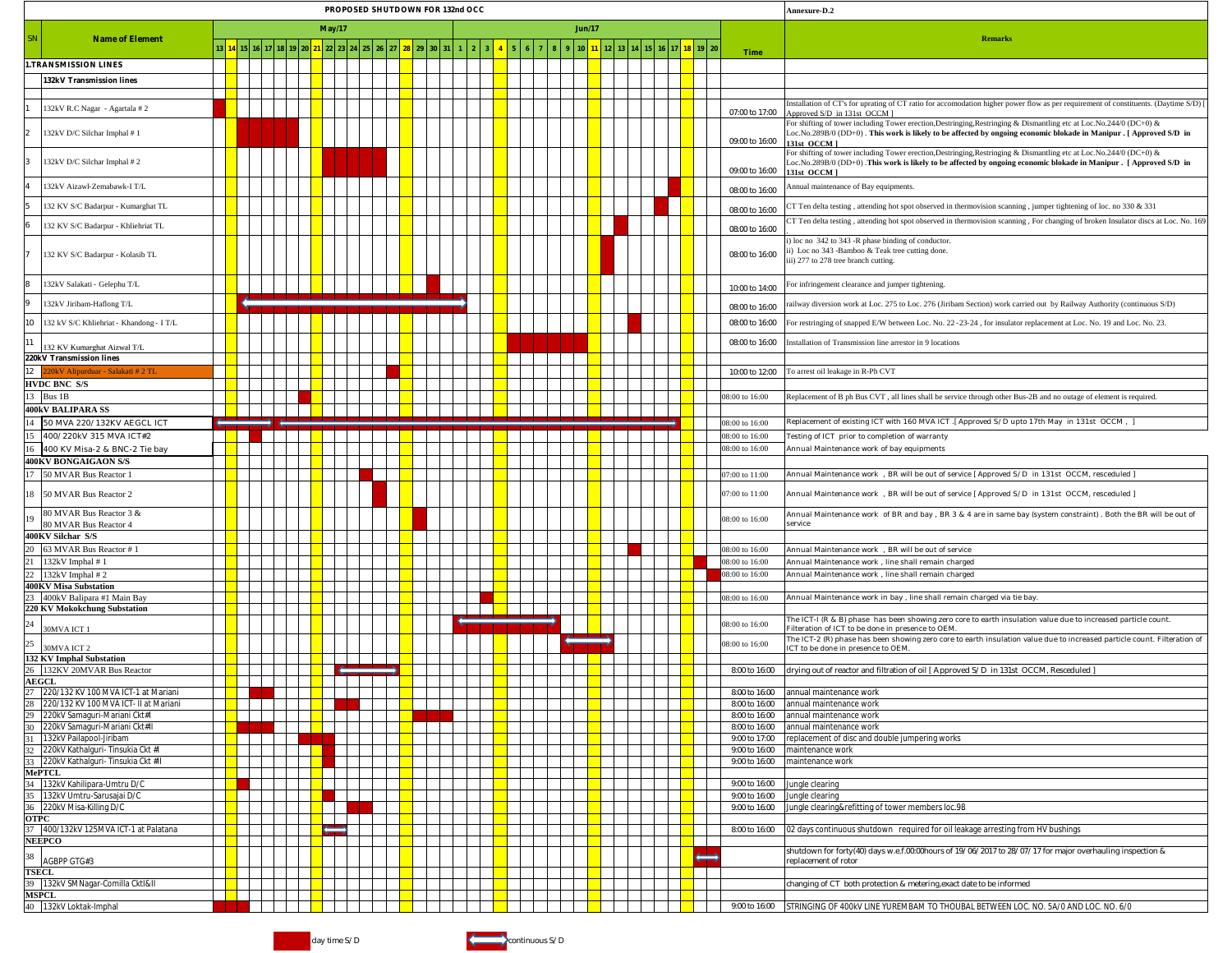